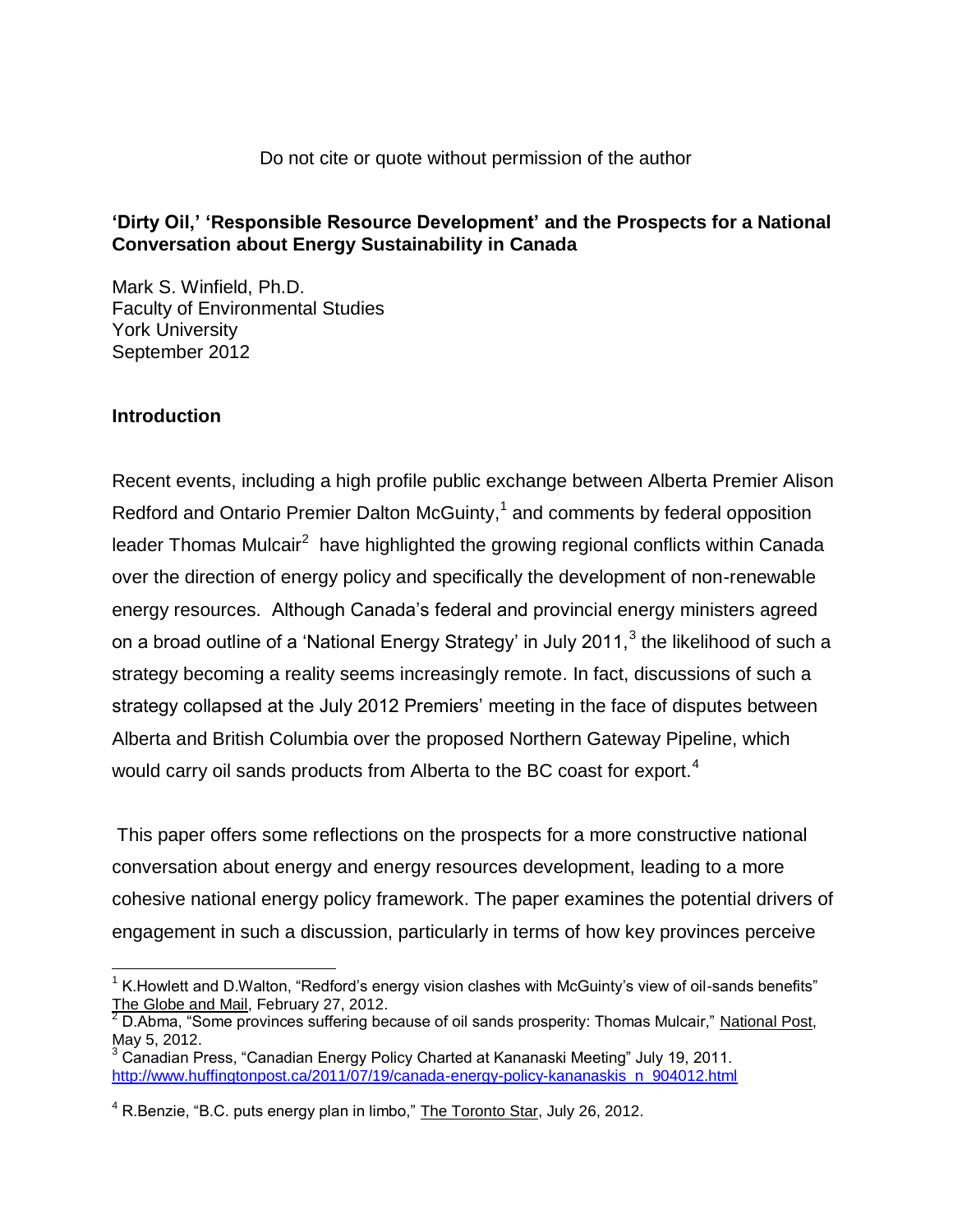their economic, environmental and political interests with respect to energy. Barriers to the emergence of a shared national vision around energy are also considered in these terms.

The underlying normative framework for the paper seeks to advance energy sustainability in Canada while addressing the regional divisions over energy policy. Energy sustainability is defined here as incorporating the core Brundtland elements of intergenerational and intragenerational justice, 5 but also to draw on more recent reflections on sustainability<sup>6</sup> and works specific to energy issues.<sup>7</sup> These contributions incorporate considerations of the importance of system resilience, adaptive capacity, and the prevention of path dependency; precaution, particularly with respect to the potential for catastrophic events; the need for economic and resource efficiency; the centrality of socio-ecological civility and democratic governance; and the avoidance of geopolitical risks in energy system design.

The paper also draws on a number of long-standing themes in the research on Canadian energy and environmental policy. In particular, Doern and Gattinger<sup>8</sup> introduced the concept of the simultaneous emergence in Canada of the notions of integrated and comprehensive energy and environmental policies in the early 1970s. However, they also note that these policy streams then proceeded on parallel but separate tracks, only crossing over in relation to specific projects, like the first Mackenzie Valley pipeline proposal, until the arrival of the climate change issue in the

l

<sup>5</sup> Classically expressed in Our Common Future as "development that meets the needs of the present without compromising the ability of future generations to meet their needs."

<sup>6</sup> .R.B.Gibson, "Sustainability assessment: basic components of a practical approach," Impact Assessment and Project Appraisal*,* volume 24, number 3, September 2006, pp.170-182.

<sup>&</sup>lt;sup>7</sup> A. Lovins "Hard vs. Soft Energy Paths," Alternatives Volume 8, Number 3/4. Fall 1980; M. Jaccard, Sustainable Fossil Fuels (New York: Cambridge UP, 2005); Winfield, M., Gibson, R., Markvart, T., Gaudreau, K. and Taylor, J., "Implications of Sustainability Assessment for Electricity System Design: The case of the Ontario Power Authority's Integrated Power System Plan," Energy Policy*,* 38 (2010) 4115- 4126.

<sup>&</sup>lt;sup>8</sup> Bruce Doern and M.Gattinger, Power Switch: Energy Regulatory governance in the 21<sup>st</sup> Century (Toronto: UPT, 2003) Chapter 1 "Canadian Energy Policy and Regulation in Historical Context" pp.21-39.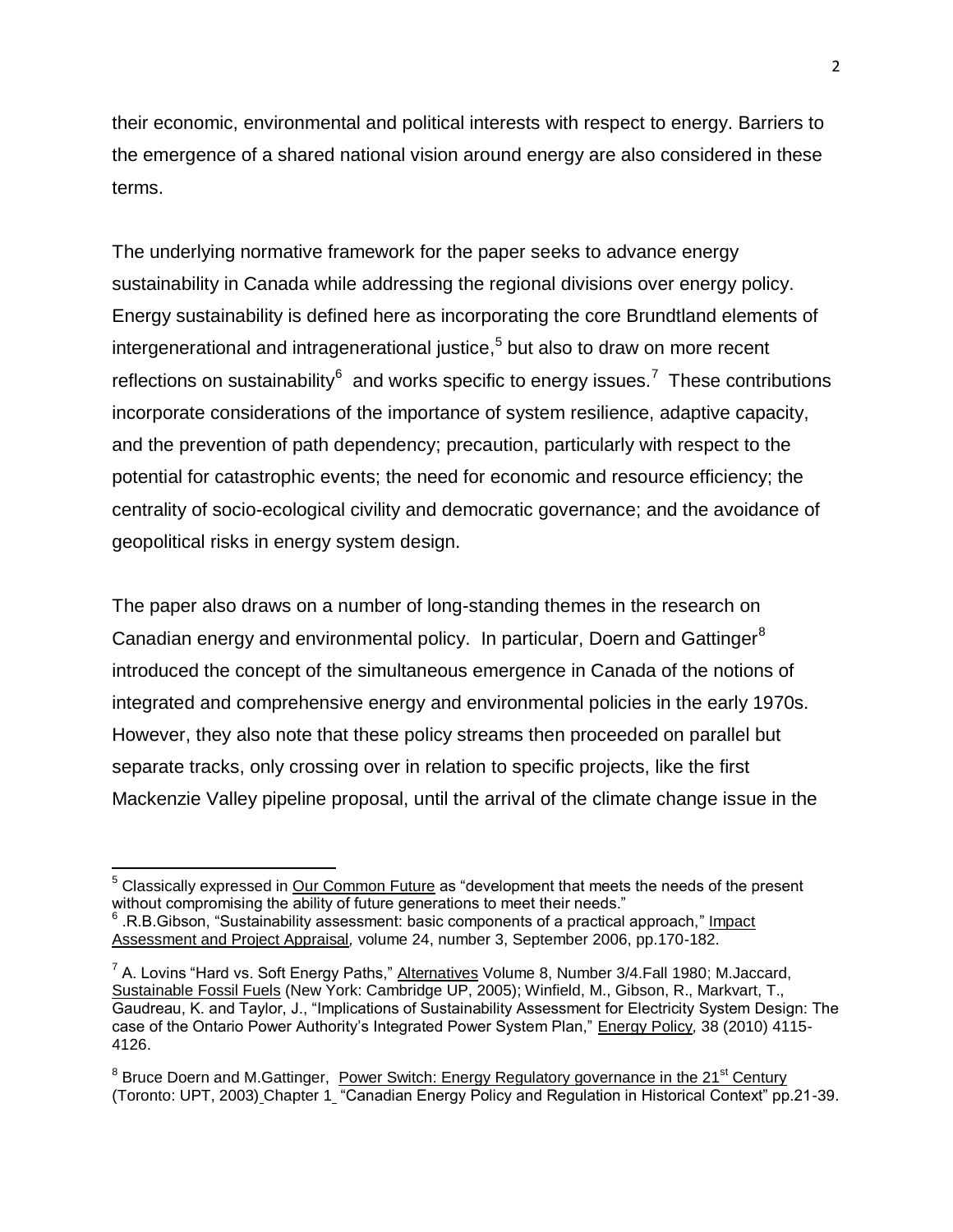1990s. Even then the integration of energy and environmental policy remained far from complete.

The paper also touches on important dimensions of Canadian federalism, particularly the profoundly different economies of the provinces and the role of the federal government in mediating and balancing the regional grievances that can arise from these differences.  $^9$ 

### **Canada's National Energy (Non-)Policy**

l

The conventionally accepted view is that Canada hasn't had a national energy policy framework since the demise of the Trudeau government's 1980 National Energy Policy (NEP) with the arrival of Brian Mulroney's Progressive Conservative government in 1984. The Mulroney government was elected in part on the basis of vociferous objections to the NEP in Western Canada.<sup>10</sup>

In practice, however, Canada has had a *de facto* federal energy strategy since then, a point emphasized by Prime Minister Harper in a January 2012 television interview.<sup>11</sup>

 "…the fundamental basis of our energy policy in this country is essentially market driven. You know, we made the switch some 25, 30 years ago, and it's served the country well. As a market-driven supplier, we're now the only — in the developed world and in the stable world — we're really the only supplier that is secure and is increasing its production."

 $9$  See generally G.Stevensen, "The Political Economy of Regionalism and Federalism," and Douglas M., Brown, "Fiscal federalism: Maintaining a Balance?" in H.Bakvis and G.Skogstad eds., Canadian Federalism (3<sup>rd</sup> Edition) (Toronto: Oxford, 2012) pp.20-37; 118-140.

Bruce Doern and M.Gattinger, Power Switch: Energy Regulatory governance in the 21<sup>st</sup> Century (Toronto: UPT, 2003) Chapter 1 "Canadian Energy Policy and Regulation in Historical Context" pp.21-39.

<sup>&</sup>lt;sup>11</sup> "A conversation with the Prime Minister" The National, January 16, 2012, http://www.cbc.ca/video/#/News/TV\_Shows/The\_National/1233408557/ID=2187645807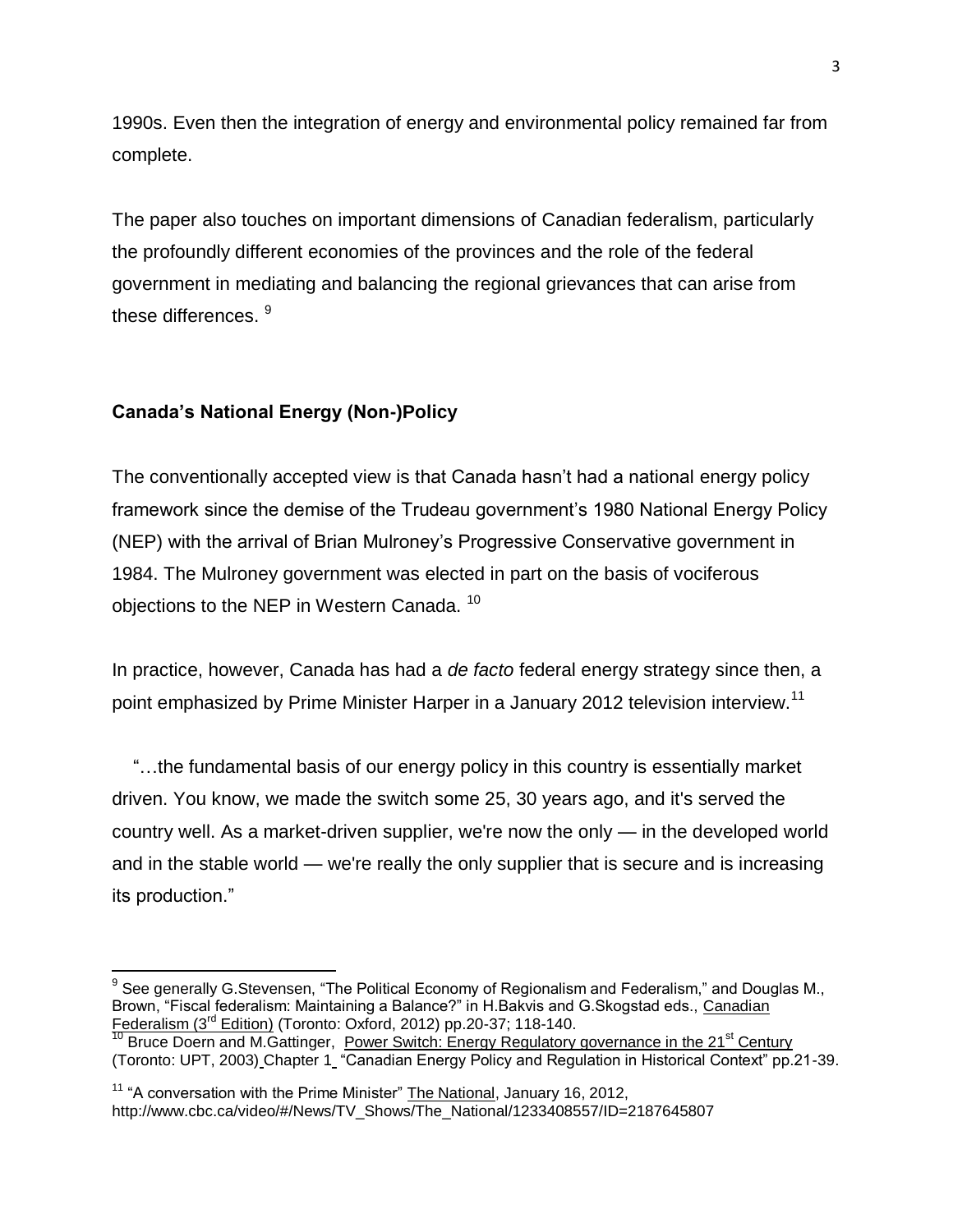Within this marked-based policy model, private capital rather than Canadian governments are seen to have determined the nature, location, scale and pace of energy resources development. The result has been a strong focus on the exploitation of fossil fuel resources in western Canada, and more recently the Arctic and Atlantic Canada, for export, principally to the United States.<sup>12</sup> Although described as "market driven" in practice an extensive institutional, legal and policy infrastructure has been established in support of this orientation. The bulk of this infrastructure pre-dates the current Conservative federal government.

An energy export orientation was strongly embedded into 1988 *Canada-US Free Trade Agreement* negotiated by the Mulroney government and subsequent *North American Free Trade Agreement* adopted by the succeeding Liberal government lead by Jean Chretien.<sup>13</sup> The 1993-95 National Task Force on Oil Sands Strategies, jointly sponsored by the federal and Alberta governments, laid the groundwork for the subsequent dramatic growth of production from the oil sands. There are long-standing federal tax expenditures designed to specifically support non-renewable resource development, notably the Canadian Development Expense and the Canadian Exploration Expense. These have been supplemented more recently by oil sands specific measures, notably the Accelerated Capital Cost Allowance for oil sands projects introduced in 1996.<sup>14</sup> Annual federal tax expenditures related to the fossil fuel sector under these programs increased by 122 per cent, from \$1.020 Billion in 1996 to \$2.261 billion in 2002 reflecting a combination of increased activity in the sector and the oil sands-specific new measures.<sup>15</sup>

 $\overline{a}$ 

 $12$  Canada's oil and natural gas exports are almost exclusively to the United States. Canada also exports coal from western Canada to Asia.

<sup>&</sup>lt;sup>13</sup> M.Gattinger, "Canada's Energy Policy Relations in North America: Toward Harmonization and Supranational Approaches?" in M.Gattinger and G.Hale, eds., Borders and Bridges: Canada's Policy Relations in North America (Toronto: Oxford, 2010) pp.

 $14$  The phase-out of the ACCA for oil sands between 2011-2015 was announced in the 2007 federal budget. Department of Finance, 2007 Budget Plan, Chapter 5.

 $15$  See M.Winfield and A.Taylor, "Tax expenditures and environmental sustainability in Canada Two case studies in perverse subsidization" paper presented to the Osgoode Hall Law School ConferenceTax Expenditures and Public Policy in Comparative Perspective on Tax Expenditures, September 12, 2009.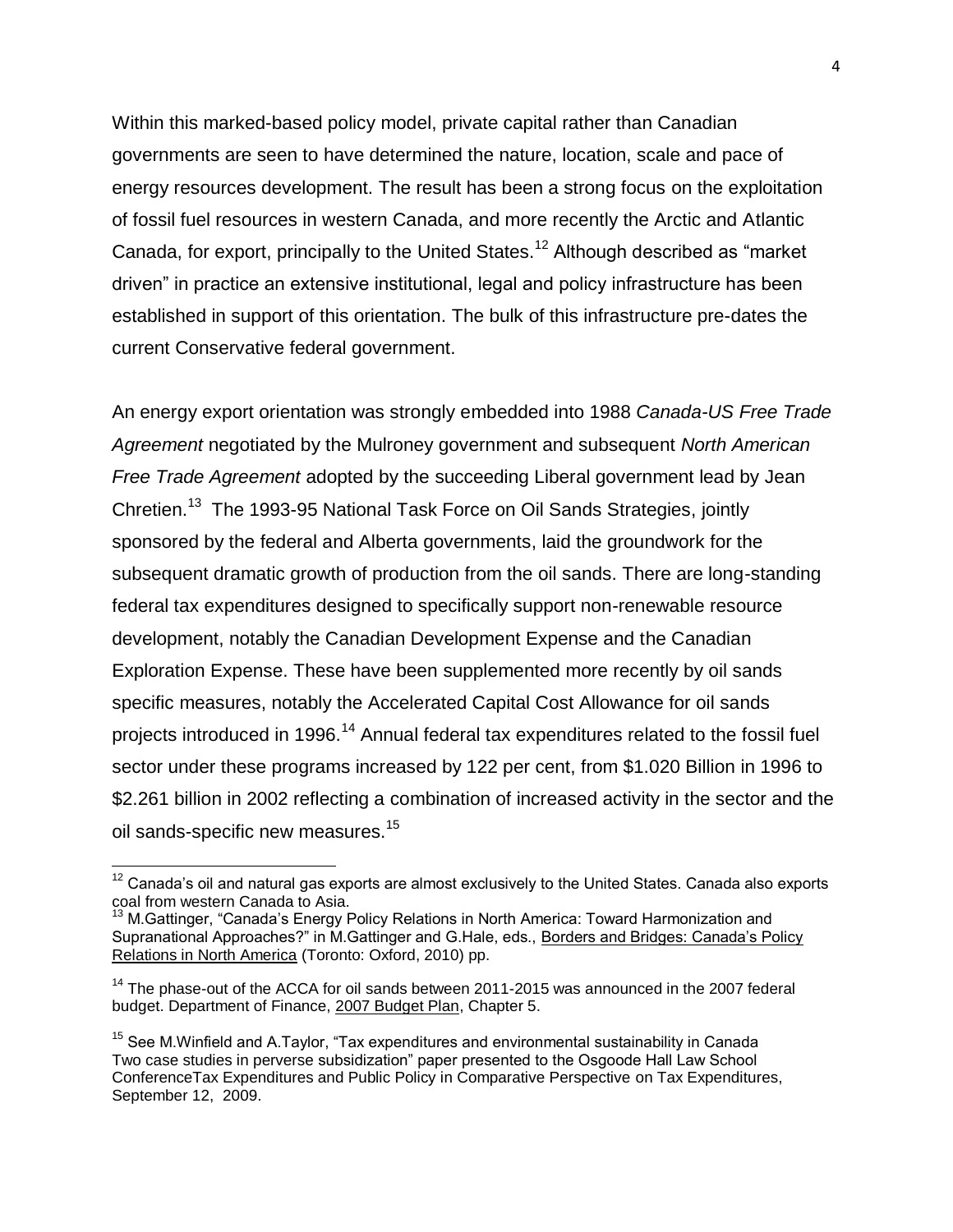In addition to support through the federal tax system and a generous royalty regime on the part of the Province of Alberta,<sup>16</sup> international investment in the oil sands was very actively promoted by the federal government through trade missions.<sup>17</sup> More recently Canadian diplomats in the United States and European Union have mounted aggressive defenses of the development of the oil sands in the face of growing concerns over their environmental impacts.<sup>18</sup>

Federal support for the expansion of fossil fuel resource development and exports is also central to understanding the Chretien government's reluctance to move decisively on the implementation of Canada's international climate change mitigation obligations, even following the ratification of the Kyoto Protocol in 2002. Rather the Liberal government relied on ineffective voluntary measures, particularly the Voluntary Climate Registry (VCR), and investments in research and development as its primary greenhouse gas (GHG) emission reduction strategies. Even as it came to recognize the need to move to more robust regulatory approaches with respect to GHG emissions from large industrial sources, special treatment was promised to the fossil fuel sector to limit the impacts of emission constraints and financial burdens on the sector.<sup>19</sup>

The second major dimension of federal engagement in energy policy was related to nuclear power, particularly support for Atomic Energy of Canada (AECL), the federal Crown corporation created in 1952 to design, build and market CANDU (CANada

[bureaux/amb/speeches\\_discours.aspx?view=d,](http://www.canadainternational.gc.ca/washington/offices-bureaux/amb/speeches_discours.aspx?view=d) See also Climate Action Network Canada, Dirty Oil Diplomacy: The Canadian Government's Global Push to sell the Oil Sands (Ottawa: Climate Action Network Canada, 2012) accessed at [http://can.cdn.hstd.org/wp](http://can.cdn.hstd.org/wp-content/uploads/2012/03/CAN_dirty_diplomacy_March8.pdf)[content/uploads/2012/03/CAN\\_dirty\\_diplomacy\\_March8.pdf.](http://can.cdn.hstd.org/wp-content/uploads/2012/03/CAN_dirty_diplomacy_March8.pdf)

 $\overline{a}$ <sup>16</sup> See M.Rayonlds and A.Taylor, Thinking Like an Owner: Overhauling the Royalty and Tax Treatment of Alberta's Oilsands (Drayton Valley: The Pembina Institute, 2006). The provincial regime was structure such that royalties fell as production rose. Oilsands production rose by 133% between 1996 and 2005, while royalties paid to the province fell by 29% over the same period.

<sup>17</sup> See for example, Government of Canada, Washington.gc.ca, "Speeches, Statements, and Outreach" accessed at [http://www.canadainternational.gc.ca/washington/offices-](http://www.canadainternational.gc.ca/washington/offices-bureaux/amb/speeches_discours.aspx?view=d)

<sup>&</sup>lt;sup>18</sup> S.MacCarthy, "Ottawa fights EU's dirty fuel label on oil sands," The Globe and Mail, March 27, 2011.  $19$  For an overview of the evolution of federal climate change policy see M. Winfield and

D.Macdonald "Federalism and Canadian Climate Change Policy" in Skogstad and Bakvis, Canadian Federalism  $3<sup>rd</sup>$  edition pp.241-260. On the relationship between energy and climate change policy see also Doern and Gattinger, "Canadian Energy Policy and Regulation in Historical Context."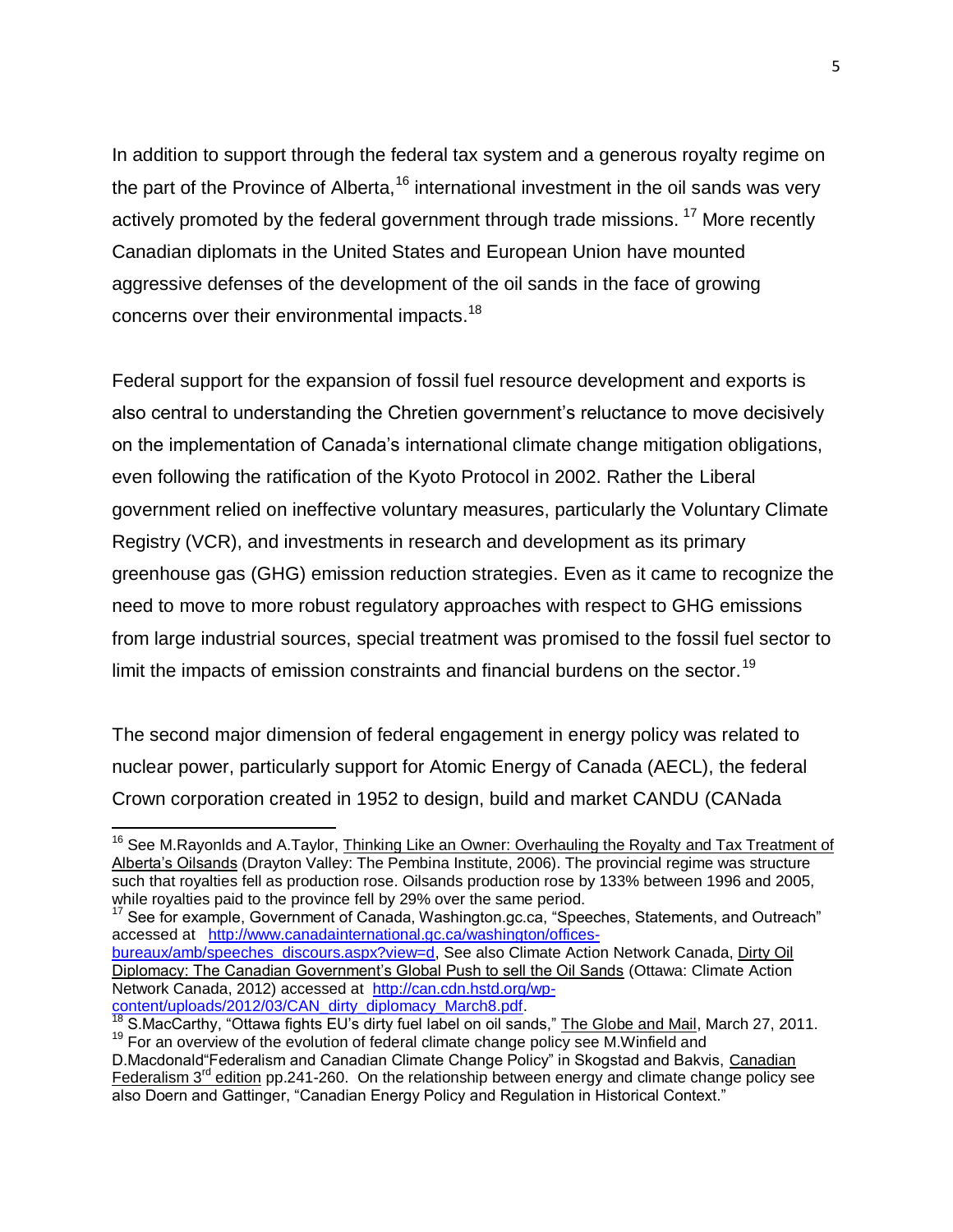Deuterium Uranium) reactors. These efforts, undertaken in conjunction with the Government of Ontario and the province's electrical utility Ontario Hydro, involved federal expenditures in excess of \$22 billion between the early 1950s and beginning of the last decade. <sup>20</sup> The program which sought, largely unsuccessfully, to build export markets for CANDUs, represented Ottawa's primary post-NEP energy policy intervention in Ontario.

In comparison to the extent of its investments in non-renewable energy technologies, the federal government's attention to 'softer' path energy technologies, first officially introduced into the Canadian energy policy conversation through the NEP, has since then been weak and intermittent. The past decade has seen on-again, off-again federal support for renewable energy projects, first through the \$250 million 2002-2007 Wind Power Production Incentive (WPPI) and then the \$1.48 billion 2007-2011 Eco-Energy for Renewable Power programs.<sup>21</sup> The flagship EnerGuide for Homes and Eco-Energy for Homes energy efficiency retrofit programs have suffered similarly intermittent lives and support.<sup>22</sup>

Nor are assaults by Natural Resources Canada on the federal environmental assessment process, habitat project and pollution prevention provisions of the *Fisheries Act*, and provisions of the *Navigable Waters Protection Act* on behalf of the nonrenewable resource industries, as most recently expressed in the federal government's

 $\overline{a}$ <sup>20</sup> On the subsidization of ACEL, see D. Martin, Canadian Nuclear Subsidies: Fifty Years of Futility (Ottawa: Sierra Club of Canada, 2002), online: [http://www.cnp.ca/resources/nuclear-subsidies-at-50.pdf.](http://www.cnp.ca/resources/nuclear-subsidies-at-50.pdf) See also G. Bruce Doern; Robert W. Morrison; Arslan Dorman eds., Canadian nuclear energy policy: [changing ideas, institutions, and interests](http://books.google.com/books?id=qUsjUono_3AC&pg=PP1) (Toronto: University of Toronto Press, 2001).

 $21$  See Natural Resources Canada, "Eco-Energy for Renewable Power Program" [http://www.ecoaction.gc.ca/ecoenergy-ecoenergie/power-electricite/index-eng.cfm.](http://www.ecoaction.gc.ca/ecoenergy-ecoenergie/power-electricite/index-eng.cfm) The program was terminated in March 2011.

 $22$  For a brief overview of these programs see Hoicka, C., and P. Parker, 2011. Residential energy efficiency programs, retrofit choices and greenhouse gas emissions savings: A decade of energy efficiency improvements in Waterloo Region, Canada. International Journal of Energy Research 35 (15) 1312-1324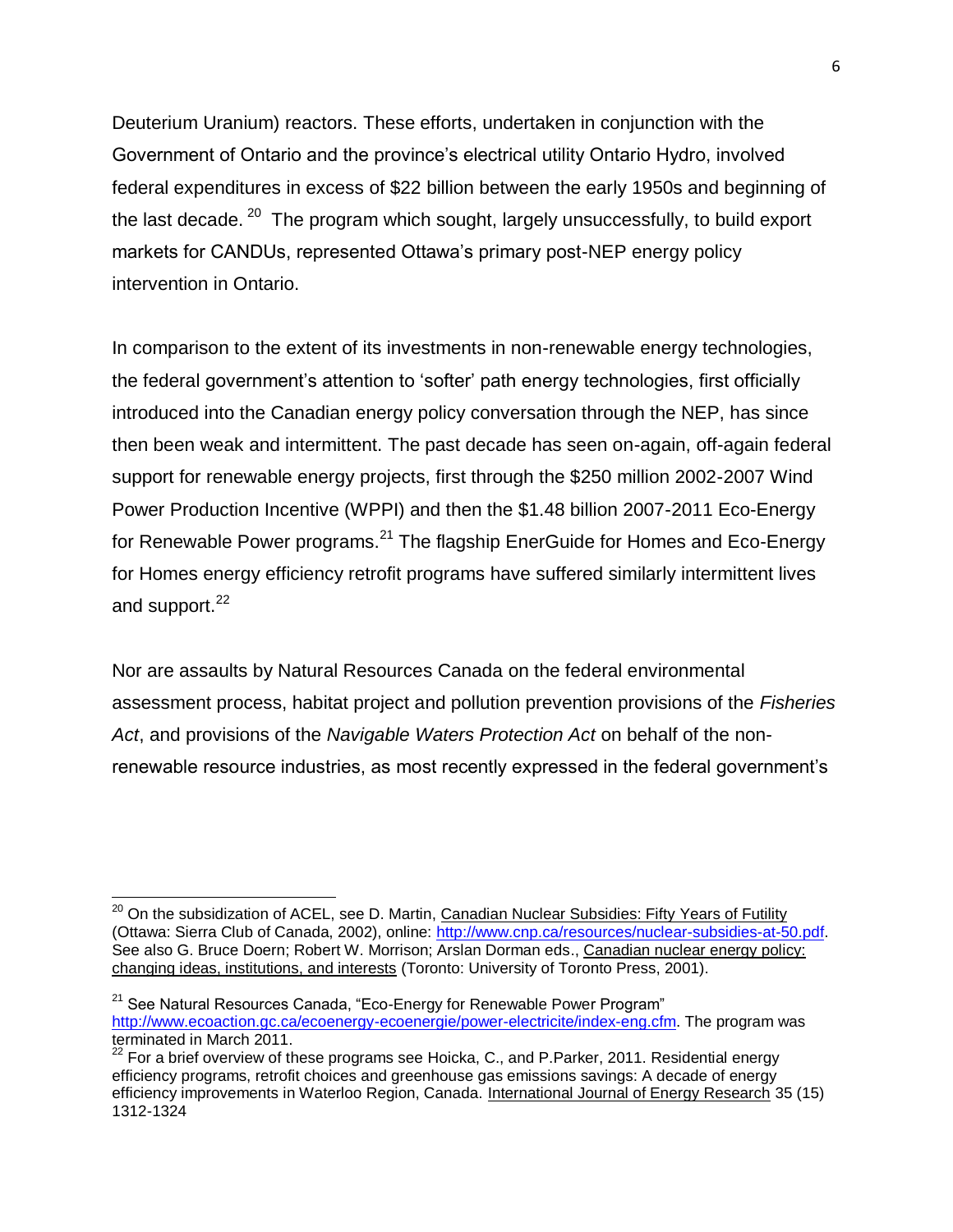2012 budget implementation legislation, $^{23}$  anything new. There was, for example, a succession of similar NRCan-led efforts during the Chretien government.<sup>24</sup>

Viewed in this context, the Harper government is following long-standing orientations in federal energy policy, as least as they relate to fossil fuels and the oil sands. These elements have included support for the large-scale resource development with an export orientation, particularly to the United States; a weak approach to climate change mitigation; relatively marginal and inconsistent support for 'soft' energy path elements such as low-impact renewable energy sources and energy conservation; and efforts to remove environmental constraints on non-renewable energy development. The principal differences in the Harper government's approach relative to the past are as follows:

• the withdrawal of internal constraints on non-renewable resource development, particularly as they relate to the environment, most obviously manifested through the withdrawal from the Kyoto Protocol and abandonment of any serious pretense of action on climate change, <sup>25</sup>along with the "Responsible Resource" Development" "streamlining initiatives related to the *Canadian Environmental Assessment Act* (CEAA) and *Fisheries Act*. <sup>26</sup> Unlike the situation under previous governments, where successive Ministers of the Environment and of Fisheries and Oceans strongly resisted these types of directions from resource development-oriented ministers and agencies, within the Harper majority government there appears to be no meaningful internal resistance to these initiatives. In effect the environment and later, climate change, policy track which

 $\overline{a}$ <sup>23</sup> Bill C-38, *Jobs, Growth and Long-Term Prosperity Act*.

<sup>&</sup>lt;sup>24</sup> See for Example, Natural Resources Canada, The Minerals and Metals Policy of the Government of Canada (Ottawa: Minister of Public Works and Government Services, 1996); Standing Committee on Natural Resources, Streamlining Environmental Regulation for Mining (Ottawa: House of Commons 1996)**.** 

<sup>&</sup>lt;sup>25</sup> Commissioner for Environment and Sustainable Development, 2012 Spring Report (Ottawa: Minister of Supply and Services, 2012), Chapter 2 "Meeting Canada's 2020 Climate Change Commitments."<br><sup>26</sup> Government of Canada "Dessaure" La C Government of Canada, "Responsible Resource Development" [http://www.actionplan.gc.ca/eng/feature.asp?pageId=448,](http://www.actionplan.gc.ca/eng/feature.asp?pageId=448) April 17, 2012.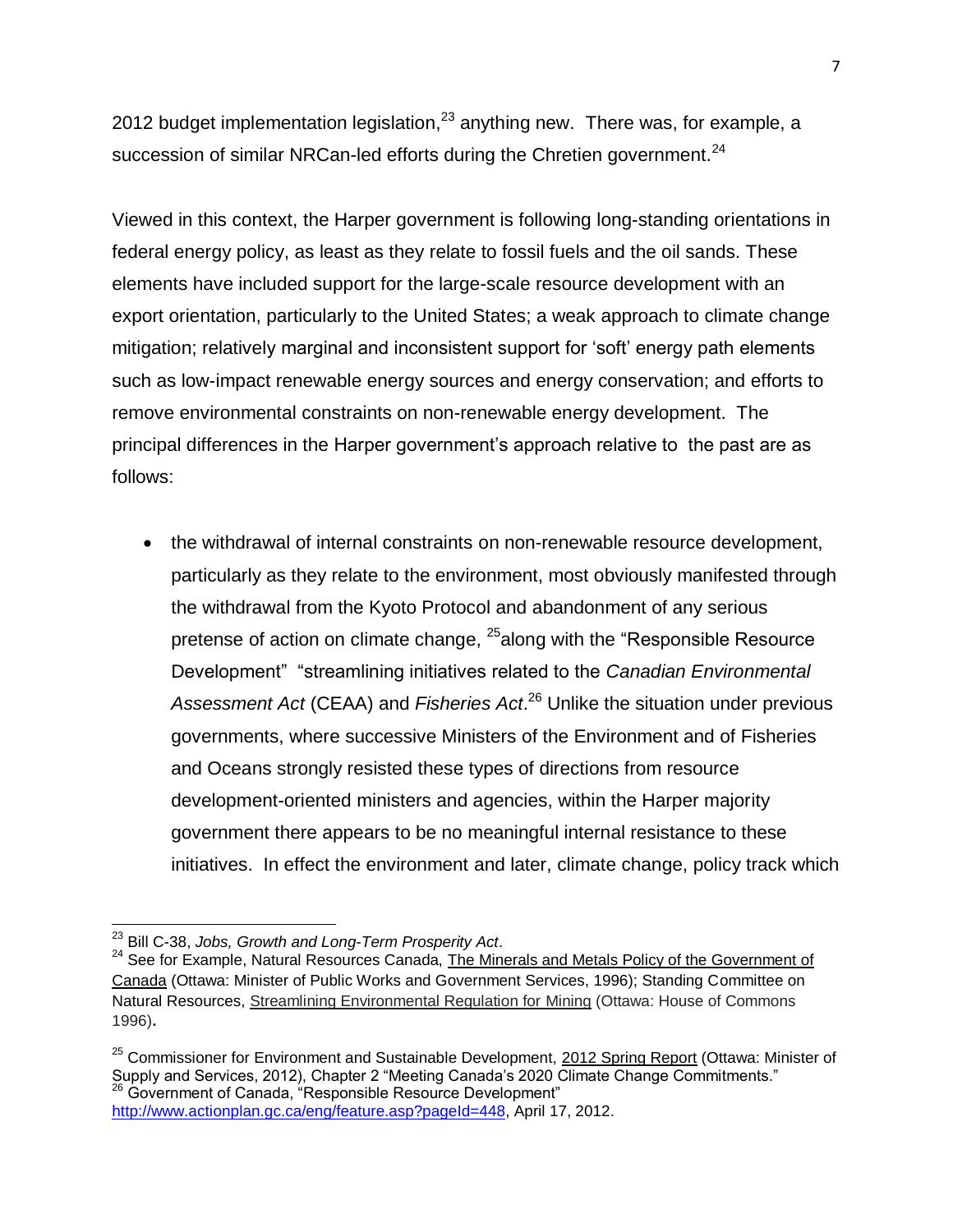had existed in parallel to the energy policy track since the1970s has fallen away within the federal government.

- the introduction of a search for new markets, beyond the United States, for fossil fuels and in particular, oil sands products, as emphasized in recent statements by the Prime Minister and Minister of Natural Resources.<sup>27</sup>
- the withdrawal, with the June 2011 sale of AECL, of federal engagement or support for major energy policy initiatives, other than support for offshore oil and gas development and export-oriented hydro-electric projects in Newfoundland and Labrador, <sup>28</sup> in Eastern Canada.

The majority in the House of Commons obtained by the federal Conservatives in the May 2011 federal election, along with the control of the Senate secured earlier through a combination of the replacement of retiring Liberal members with Conservative ones, and the addition of Conservative Senators under s.26 of the *Constitution Act, 1982* would appear to remove any parliamentary obstacles to the pursuit of this agenda.<sup>29</sup> The government's decision to embed the redrafting of CEAA and major amendments to the *Fisheries Act*, along with a range of other retrograde measures on the environment it is 2012 budget implementation legislation<sup>30</sup> likely reflects this consideration.

However, other barriers are emerging which may significantly complicate the federal and Alberta governments' strategies. The decline of conventional oil supplies in North America and indeed globally, in combination of security situation in Middle East have

j  $27$  See, for example, B.Champion-Smith, "Ottawa looks to Asia after U.S. rejects Keystone pipeline project" The Toronto Star, January 18, 2012.

L.Perreaux and S.Chase, "Sparks fly in Quebec after Harper backs Newfoundland hydro project," The Globe and Mail March 31, 2011.

 $^{29}$  Current standings in the House of Commons are: Conservatives 165, NDP 101, Liberals 35, Bloq Quebecois 4, Green 1, Independent 2. Current standings in the Canadian Senate are Conservatives 59, Liberals 41, Progressive Conservatives 1, Independent 2, vacant 2.

 $30$  To date the most comprehensive overview of the Bill's environment-related provisions has been provided by Green Party Leader Elizabeth May, "Bill C-38: The Environmental Destruction Act," The Tyee, May 10, 2012, [http://thetyee.ca/Opinion/2012/05/10/Bill-C38/.](http://thetyee.ca/Opinion/2012/05/10/Bill-C38/)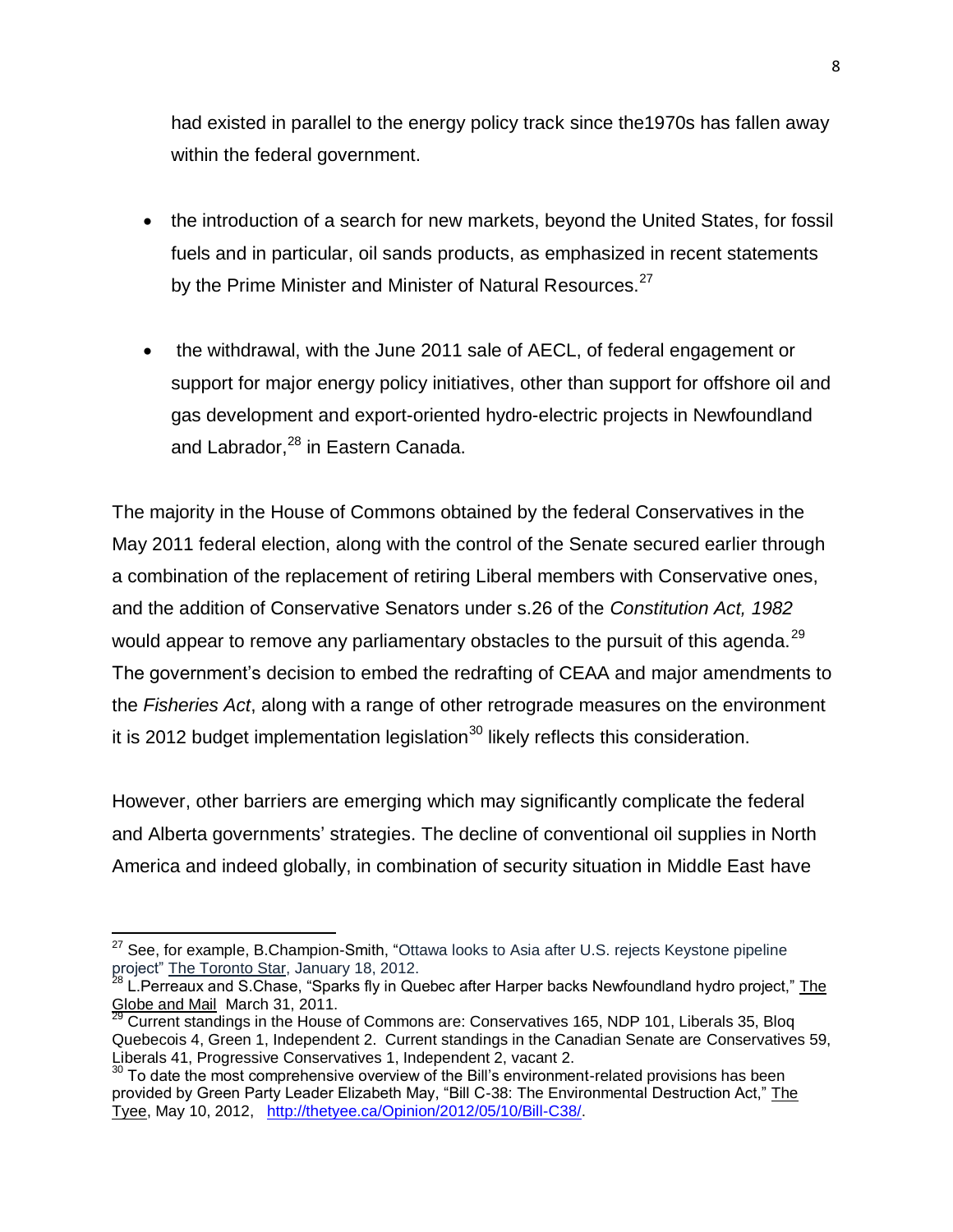driven global oil prices upwards since the 9/11 terrorist attacks in the United States.<sup>31</sup> This in turn has strengthened the economic viability and geopolitical attractiveness of the development of Alberta's oil sands, drawing in both domestic and international investment commitments in excess of  $$100$  billion.<sup>32</sup> These investments are expected to facilitate the expansion of oil sands production by a factor of between four and five by 2030, relative to the 2004 production level of 1 million barrels per day.<sup>33</sup> The scale of the expansion is such that the development of the oil sands is perceived as playing an increasing central role in the Canadian economy, $34$  as well as the growth in Canada's GHG emissions. As show in Figure 1 between 1990 and 2008 the oil sands' contribution to Canada's total GHG emissions more than doubled to 37 million tonnes. They now account for approximately 6 per cent of Canada's total emissions and constitute by far the largest source of growth in emissions among large final emitters.

Figure 1<sup>35</sup>

 $32$  Government of Alberta – Energy – "Oil Sands – Facts and Statistics" accessed at <http://www.energy.alberta.ca/oilsands/791.asp>accessed May 14, 2012.

 $\overline{\phantom{a}}$  $31$  "World oil" prices were just under US\$30/bbl as of September 11, 2001, reached US\$60/bbl by 2005 and have remained above that level since then, peaking near US\$100/bbl just before the 2008 economic downturn. Wrtg.com "Crude Oil Prices, 2010 Dollars 1947-2012," www.wrtg.com

<sup>&</sup>lt;sup>33</sup> [Dan Woynillowicz,](javascript:xContact(16);) [Chris Severson-Baker,](javascript:xContact(14);) [Marlo Raynolds,](javascript:xContact(42);) Oil Sands Fever: The Environmental Implications of Canada's Oilsands Rush (Drayton Valley: The Pembina Institute, 2005). See also Canadian Association of Petroleum Producers "Canadian Crude Oil Production" Crude Oil Forecast, Markets and Pipelines (Calgary: CAPP, 2011) pg.i.

 $34$  At the beginning of the last decade natural resources constituted approximately one third of Canada's exports; they now account for approximately two-thirds of Canada's exports. D.Trefler, "The Loonancy of Parity: How a strong dollar is weakening Canada," The Globe and Mail, October 16, 2010.

<sup>35</sup> P.J. Partington and M. Bramley, "Canada's Main Sources of Greenhouse Gas Emissions," (Drayton Valley: The Pembina Institute, 2010), [http://www.pembina.org/pub/1966.](http://www.pembina.org/pub/1966)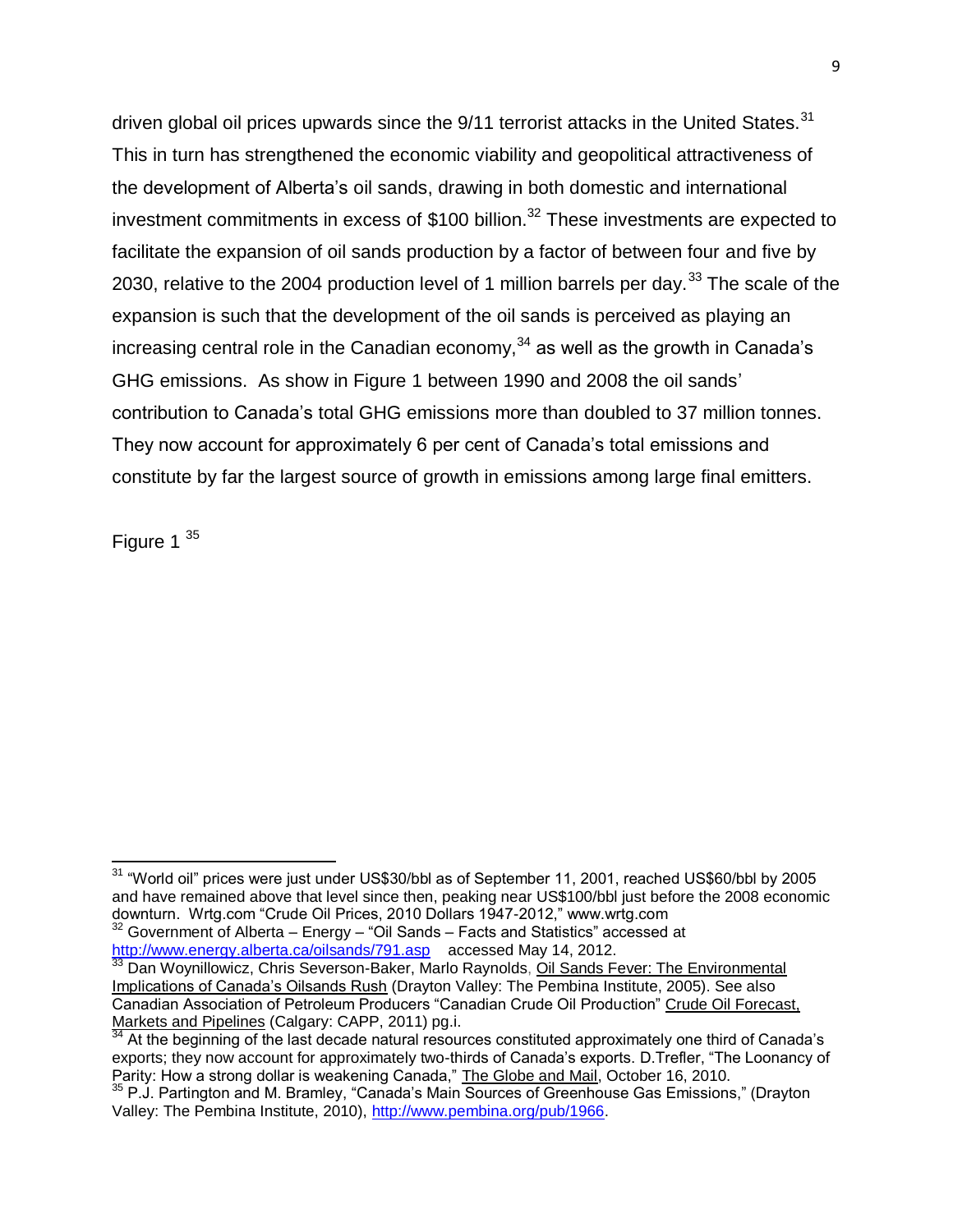| Source                        | % of national<br>emissions<br>(1990) | Emissions<br>(Mt $CO2e12$<br>2008) | % of national<br>emissions<br>(2008) | % change in<br>emissions<br>(1990-2008) |
|-------------------------------|--------------------------------------|------------------------------------|--------------------------------------|-----------------------------------------|
| Industrial facilities         | 54                                   | 387                                | 53                                   | $+21$                                   |
| Electricity generation        | 16                                   | 120                                | 16                                   | $+25$                                   |
| Oil and gas production,       | 17                                   | 159                                | 22                                   | +58                                     |
| transmission and distribution |                                      |                                    |                                      |                                         |
| Oil sands extraction and      | 3                                    | 37                                 | 5                                    | $+121$                                  |
| upgrading                     |                                      |                                    |                                      |                                         |
| Other industrial facilities   | 21                                   | 109                                | 15                                   | $-11$                                   |
| Transportation                | 22                                   | 176                                | 24                                   | $+35$                                   |
| Passenger cars and trucks     | 11                                   | 88                                 | 12                                   | $+31$                                   |
| Freight trucks                |                                      | 58                                 | 8                                    | +60                                     |
| Railways                      |                                      | 7                                  |                                      | $+3$                                    |
| Aviation (domestic)           |                                      | 9                                  |                                      | $+37$                                   |
| Other transportation (marine, |                                      | 14                                 | 2                                    | $+4$                                    |
| recreational, buses etc.)     |                                      |                                    |                                      |                                         |
| Buildings                     | 11                                   | 78                                 | 11                                   | $+17$                                   |
| Residential buildings         |                                      | 43                                 | 6                                    | $+1$                                    |
| Commercial buildings          |                                      | 35                                 | 5                                    | +47                                     |
| Agriculture                   | 9                                    | 71                                 | 10                                   | $+27$                                   |
| Landfills                     | 3                                    | 21                                 | 3                                    | +16                                     |
| Other                         | 0                                    | 3                                  | 0                                    |                                         |
| Total                         |                                      | 734                                |                                      | $+24$                                   |

#### Canada's main sources of greenhouse gas emissions.<sup>1</sup>

#### **International Challenges**

The federal and Alberta strategy of oil sands expansion has prompted increasing concerns regarding the resulting environmental and social impacts among key sources of international investment in their development and markets for their products, especially within the United States and the European Union. These challenges relate to the growth in GHG emissions associated with the oil sands, and the impact of their development on the boreal forest, the Athabasca River system and local and downstream First Nations communities.<sup>36</sup> In the US there are also concerns over the risks of spills and other environmental damage associated with new pipelines carrying oil sands products.<sup>37</sup>

 $\overline{a}$  $\frac{36}{2}$  [See generally, Woynillowicz,](javascript:xContact(16);) [Severson-Baker](javascript:xContact(14);) and Raynolds  $\frac{Oil$  Sands Fever.

<sup>&</sup>lt;sup>37</sup> Esquire, "The Keystone XL Pipeline controversy," The Huffington Post, August 10, 2012, http://www.huffingtonpost.ca/2012/08/10/keystone-xl-pipeline-project\_n\_1764689.html.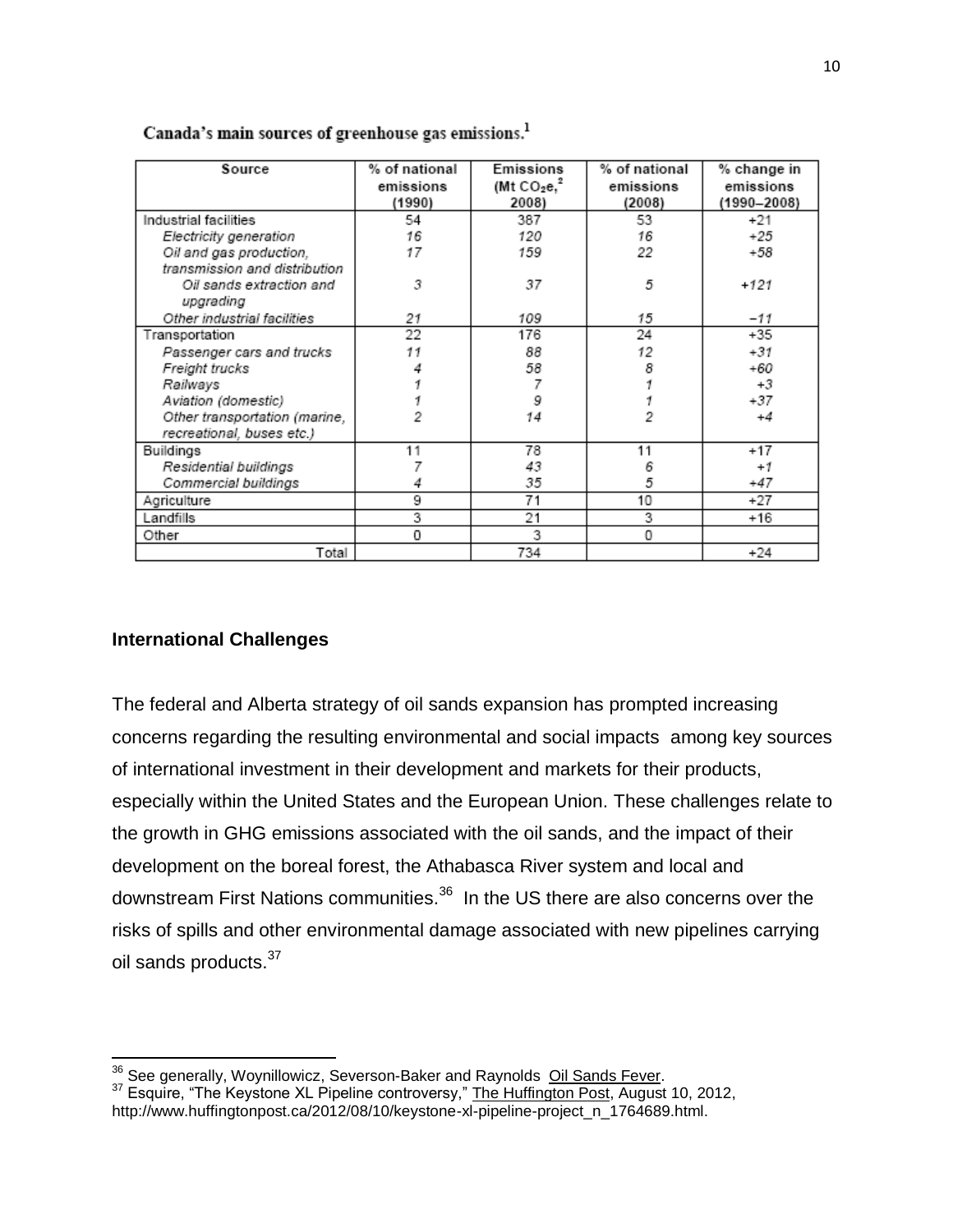The disquiet within the United States and EU over oil sands development has manifested itself in a number of different ways, raising questions about long-term access to markets and investment for the oil sands. The most prominent example has been the US Obama administration's delays in the approval of the Keystone/XL pipeline, intended to carry oil sands bitumen to refineries in Texas and Louisiana. <sup>38</sup>

In addition, low carbon fuel standards (LCFS) have emerged as a significant mechanism through which market access for oil sands products might be blocked. Low carbon fuel standards typically establish limits on the life-cycle GHG emissions associated with the gasoline and diesel fuels sold in a jurisdiction. They are generally interpreted as being intended to prevent the sale of fuels, like products derived from the oil sands, whose extraction and production is associated with high GHG emissions, in the jurisdiction adopting the standard.

Proposals for US federal LCFS have been included in a number of climate change and energy related bills introduced into the United States Congress over the past five years.<sup>39</sup> In addition, many US states, led by California are considering LCFS, as are some Canadian provinces, specifically BC and Quebec. The Canadian federal government recently undertook a major diplomatic effort to delay the EU from moving in the same direction with respect the carbon content of fuels.<sup>40</sup>

In the longer term, market access for oil sands products may be limited in other ways as well. Some form of trade-related measures are likely to eventually be incorporated into future international legal regimes to mitigate GHG emissions, as such measures ultimately represent the only way to deal effectively with the 'free rider' problem associated with global efforts to reduce emissions. Such provisions may arise initially as a result of domestic legislation in key nation states like the United States, regional

 $\overline{a}$ <sup>38</sup> N.Vanderklippe, "The politics of pipelines: Keystone's troubled route," The Globe and Mail, December 24, 2011.

<sup>39</sup> Prominent examples include the Waxman-Marky *American Clean Energy and Security Act*, adopted by the House of Representatives in June 2009. The bill subsequently died in the US Senate.

<sup>&</sup>lt;sup>40</sup> J.Fekete, "EU vote to label oilsands as more harmful ends in stalemate," The Calgary Herald, February 23, 2012.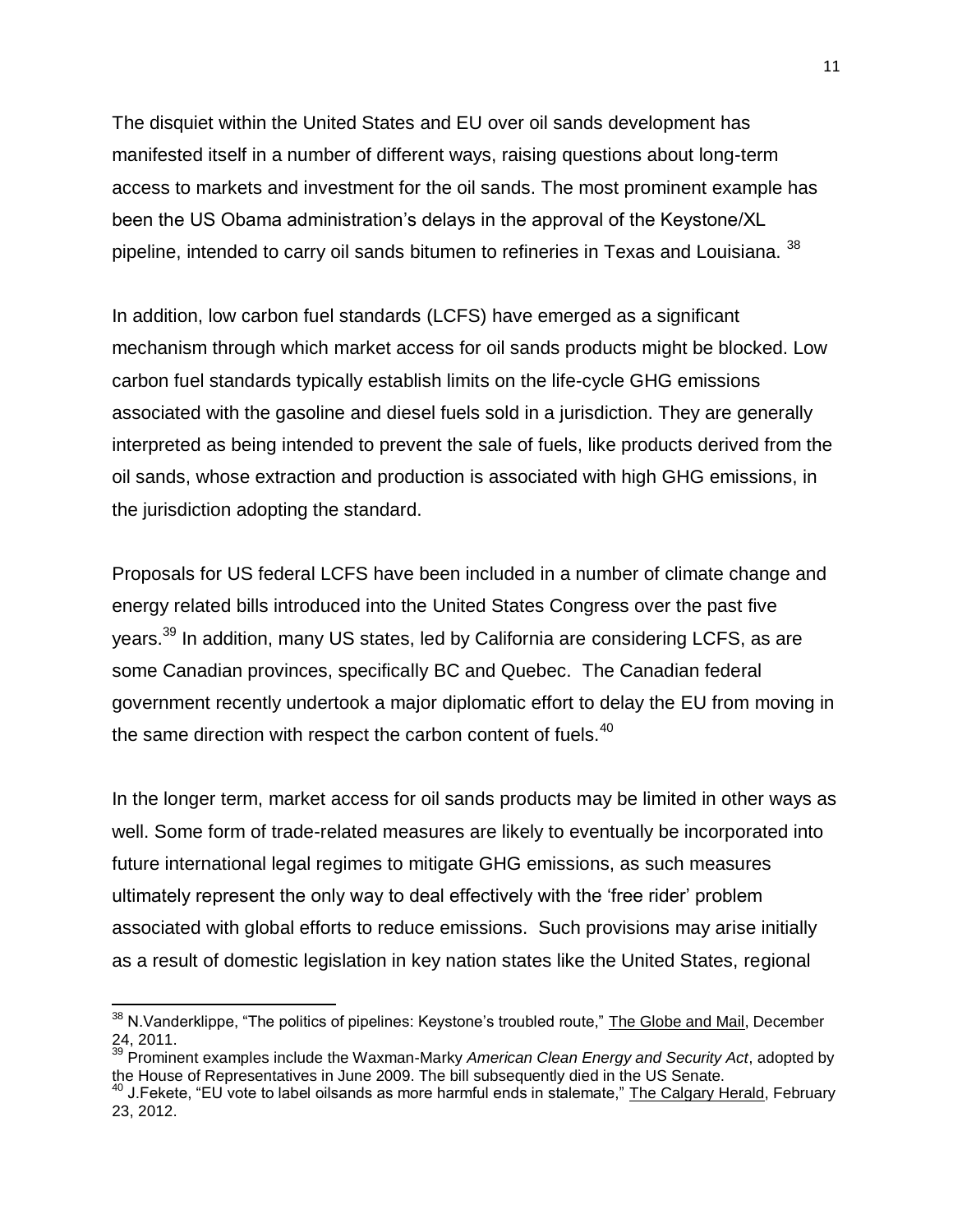groupings like the EU or the new international agreement on climate change flowing from 2011 Conference of the Parties to the United Nations Framework Convention on Climate Change in Durban, South Africa. Every serious piece of climate change legislation introduced into the US Congress over the past decade, for example, has included some sort of border tax adjustment or other trade related measure. These provisions are designed to protect US industry from 'unfair' competition from imports from countries that have not implemented comparable regimes to limit their GHG emissions. <sup>41</sup>

It is concerns about these sorts of potential limits on market access that have driven both the federal government's pursuit of other, less environmentally concerned markets for oil sands products and Alberta Premier Redford's recent calls for support for oil sands development from other provinces.<sup>42</sup> The latter call implies recognition of the potential vulnerability of Alberta's current expansion plans to market limitations and the desire for the legitimacy that would be provided through support from other provinces.

#### **Domestic Challenges**

Unfortunately for Alberta, such support is far for certain. In fact, outside of the major oil and gas exporters - Alberta, Saskatchewan and Newfoundland and Labrador - there are strong indications of an emerging lack of provincial acceptance of the federal government's current energy policy path. Much of the post-Second World War energy policy discourse in Canada was defined by conflicts between fossil fuel producing provinces, principally in the prairie west, and consuming provinces east of the Manitoba/Ontario border. The producing provinces tended to want to be able to sell their resources to the highest bidder, inside or outside of Canada, in order to maximize their

 $\overline{\phantom{a}}$  $41$  See Centre for Climate and Energy Solutions, "US Federal Archives" for an overview of recent Congressional proposals related to climate change. http://www.c2es.org/federal/archives. See also J Grompos, "Implications of Proposed U.S. State, Congressional and Executive Branch Climate Change and Energy Policy Frameworks for Canada," Master of Environmental Studies Major Research Paper, Faculty of Environmental Studies, York University, 2012.

 $^{42}$  D.Walton, "Ontario urged to speak up for oil sands" The Globe and Mail, February 26, 2012.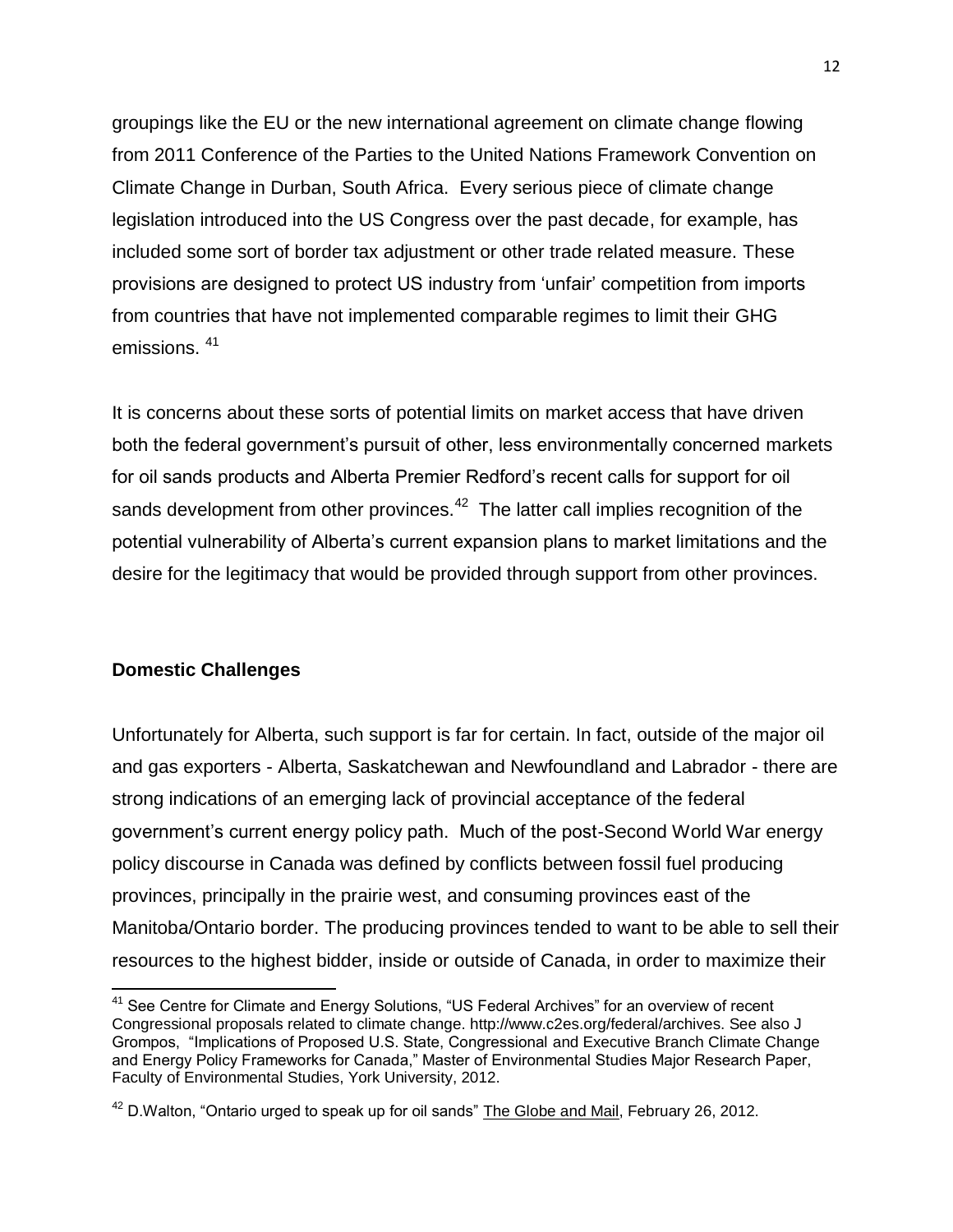revenues, while consuming provinces have seen these resources as 'Canadian' assets, to which they might expect priority access, potentially at lower than "world" prices. The NEP represented an attempt to resolve these conflicts. However it was perceived in western Canada as strongly favouring eastern Canadian interests.<sup>43</sup> Federal energy policy since the demise of the NEP, at least as it relates to fossil fuels, has strongly reflected the western perspective on these matters, and questions of energy security for eastern Canada largely fell out of discussions of Canadian energy policy as a result.

The drivers of the current conflicts have moved beyond these traditional producer/consumer divisions over access to and pricing of domestic fossil fuel resources. Rather they are now focused on what is perceived as the inequitable distribution of the benefits of the oil and gas boom, and its impacts on the economies of the non-fossil fuel producing provinces. The distributional conflict was highlighted by Quebec Premier Jean Charest in January 2012 when he observed that:

"There's two realities in Canada; there are the economies of oil, gas and potash and the others. That's the reality of Canada and once we know that we need, I think, to be able to make decisions accordingly and that's the financial situation of the country and we need to take that into account as we move ahead."<sup>44</sup>

Charest's remark, in the context of discussions of the Canadian Health and Social Transfer and equalization program implied that these existing federal mechanisms for balancing disparities in regional income were inadequate to address the imbalances flowing from the resource boom in western Canada. The same point has been noted by the Organization for Economic Cooperation and Development (OECD). <sup>45</sup> Recent analyses suggest that 94 per cent of the economic activity and 86 per cent of the employment associated with oil sands expansion will occur in Alberta. In contrast 3 percent of the economic activity will occur in Ontario, 1.3 per cent in British Columbia

 $\overline{\phantom{a}}$ 

 $43$  Doern and Gattinger, "Canadian Energy Policy and Regulation in Historical Context."

<sup>&</sup>lt;sup>44</sup> G.Mason, "Charest demands debate on 'unacceptable' federal health deal" The Globe and Mail, January 16, 2012.

<sup>&</sup>lt;sup>45</sup> OECD, OECD Economic Surveys: Canada (Paris: OECD, 2010).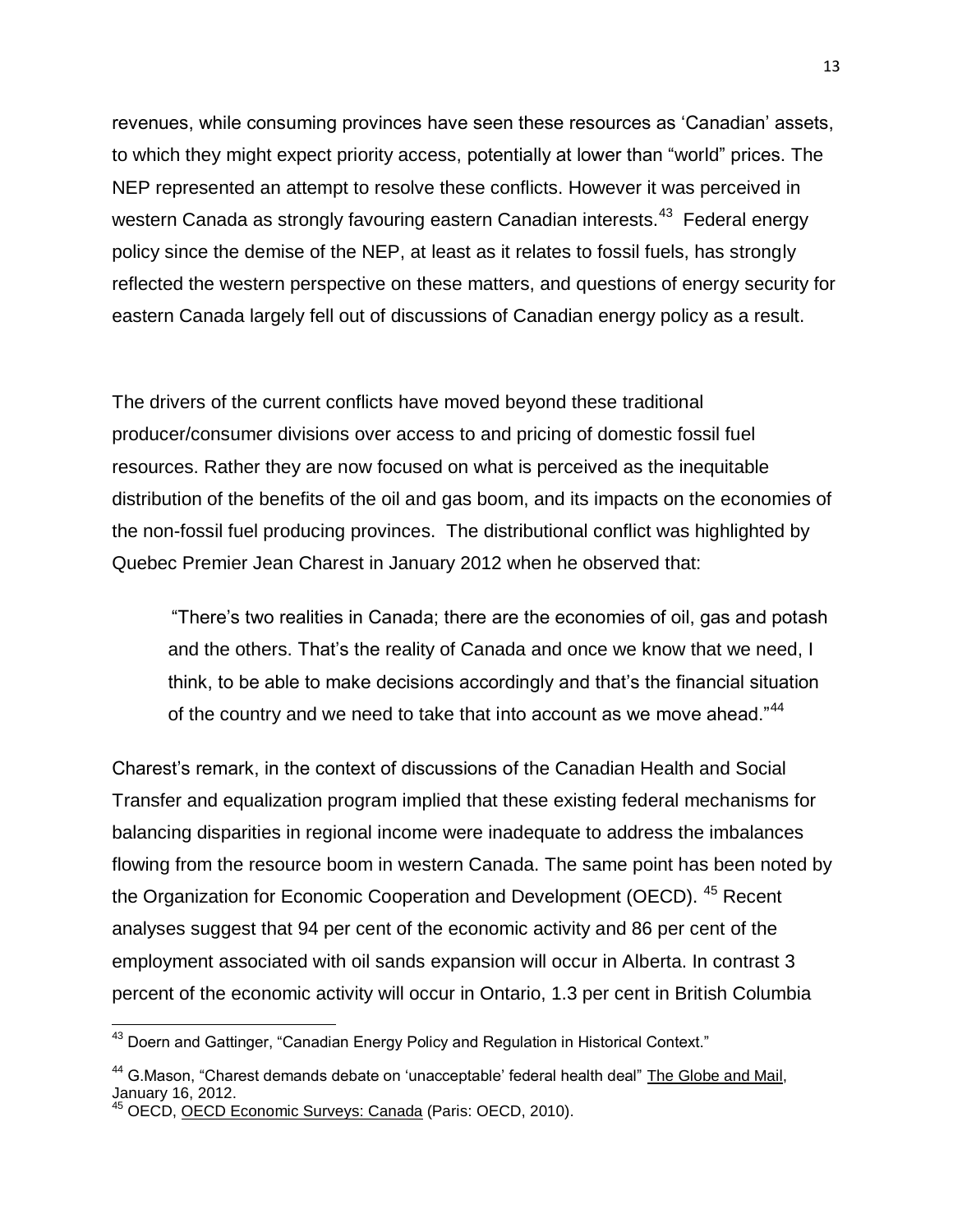and 0.7% in Quebec.<sup>46</sup> These findings reinforce the perception of inequality in the distribution of the benefits of oil sands activities and the sense among other provinces that they have little to gain in supporting Alberta's efforts to accelerate their expansion.

The exchange between Alberta Premier Alison Redford and Ontario Premier Dalton McGuinty the following month highlighted the second dimension of the emerging conflict over the impact of the oil sands boom - the effects of expanding fossil fuel exports on the value of the Canadian dollar.  $47$  The rising dollar, attributed in part to the combination of increasing foreign investment in oil sands projects, rising oil prices and growing energy exports,<sup>48</sup> has been consistently identified as a major challenge for export-oriented value-added economic activities. The higher dollar reduces the competitiveness of these goods and services in export markets relative to other potential suppliers, creating a Canadian version of "Dutch disease" where a high currency value driven by resource exports undermines the international competitiveness of a country's other goods and services.<sup>49</sup> The relationship between the value of the dollar and Ontario's balance of trade as summarized, for example, in the January 2012 report of the Commission on the Reform of public Services in Ontario (a.k.a. the Drummond Commission) is shown in figure 2.

These problems are seen as being particularly acute with respect to the manufacturing sector in Ontario as it attempts to recover from the 2008 economic downturn.<sup>50</sup> The benefits of spin-offs from oil sands boom in terms of demand for manufactured goods and financial services from Ontario are seen as marginal in comparison to the impact of

 $\overline{\phantom{a}}$ 

<sup>&</sup>lt;sup>46</sup> N.Lempers and D.Woynillowizc, <u>In the Shadow of the Boom: How Oilsands Development is Reshaping</u> Canada's Economy (Drayton Valley: The Pembina Institute 2012) pp. 47-49. <http://www.pembina.org/pub/2345>

 $47$  K.Howlett and D.Walton, "Redford's energy vision clashes with McGuinty's view of oil-sands benefits" The Globe and Mail, February 27, 2012.

M.Beine, C.S. Bos and S.Coulombe, "Does the Canadian economy suffer from Dutch Disease?" accessed at [http://www.economie.uqam.ca/pages/docs/Beine\\_Michel.pdf](http://www.economie.uqam.ca/pages/docs/Beine_Michel.pdf) attribute 42 per cent of the recent increase in the value of the Canadian dollar relative to the US dollar between 2002 and 2008 to commodity and energy prices.

<sup>49</sup> G.Hodgeson, Learning to Live with a Strong Canadian Dollar (Ottawa: Conference Board of Canada 2010).

 $50^{\circ}$  See for example, Commission on the Reform of Ontario's Public Services, Public Services for Ontarians: A Path to Sustainability and Excellence (Toronto: Queen's Printer for Ontario, 2012), chapters 1 and 2. See also Beine, Bos and Coulombe, "Does the Canadian economy suffer from Dutch Disease?"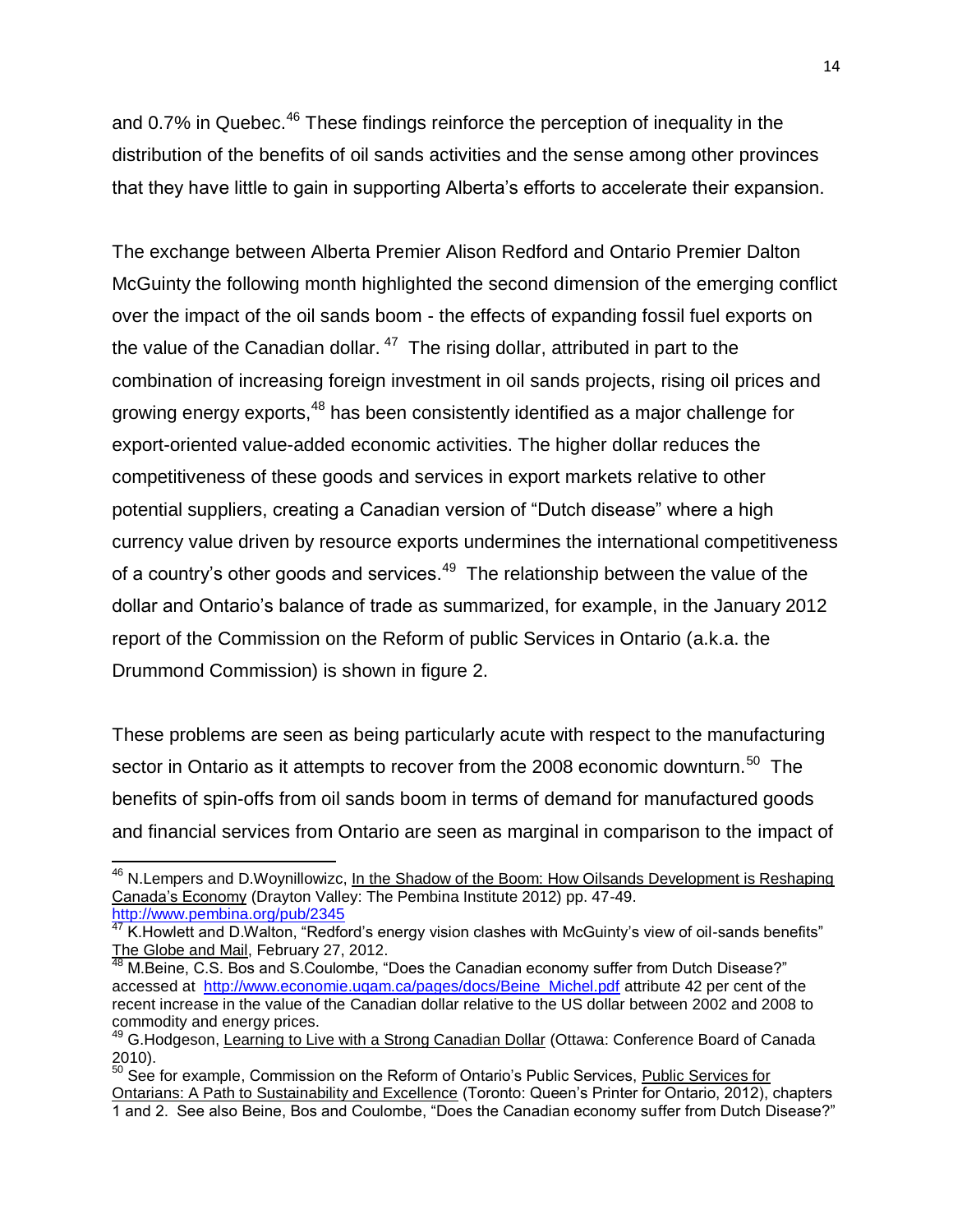the higher dollar, and their expansion to run risks of being tied to boom-bust cycles in the resource sector.<sup>51</sup> Indeed the Ontario Premier was quoted as stating "... if I had my preferences as to whether we had a rapidly growing oil and gas sector in the west or a lower dollar, I'll tell you where I stand: with the lower dollar."<sup>52 53</sup>

Figure  $2^{54}$ 

 $\overline{a}$ 



 $51$  T.Courchene, "A cure for Canada's case of Dutch disease: why are we allowing the exchange rate to determine regional fortunes?" Globe and Mail October 29, 2007.

 $52$  Howlett and Walton, "Redford's energy vision clashes with McGuinty's view of oil-sands benefits." 53 Ontario has recently complicated the situation by undermining its claims about concerns about the impact of western Canadian resource development on the value of the dollar by seeking federal support for its own planned resource commodity export boom regarding the 'ring of fire' mineral developments in Northern Ontario. See R.Ferguson, "Premier Dalton McGuinty seeks Stephen Harper's help to develop Ontario's Ring of Fire" The Toronto Star, May 24, 2012.

<sup>&</sup>lt;sup>54</sup> Commission on Reform of Public Services in Ontario Report pg.82.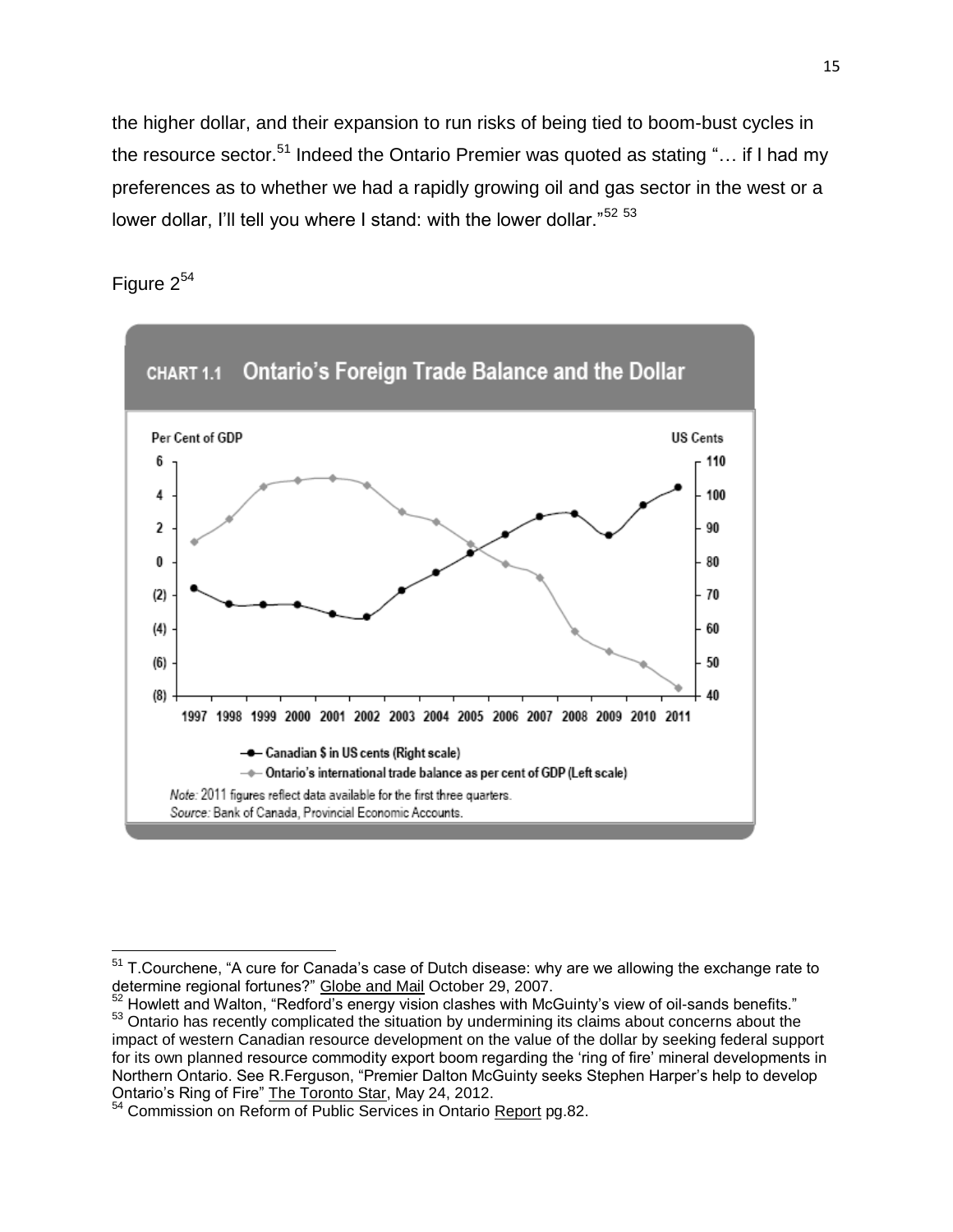Moreover, a number of the provinces for whom oil and gas exports are not central to their economies, notably Ontario, Quebec, British Columbia and Manitoba have made positioning themselves as providers of post- or low-carbon energy supplies, technologies and services important elements of their long-term economic strategies. The most obvious manifestation of this approach has been Ontario's *Green Energy and Green Economy Act, 2009*, <sup>55</sup> which provides for the implementation of a feed-in-tariff (FIT) system, similar to those adopted in Germany and Denmark for providers of renewable energy supplies to the province's electricity grid.<sup>56</sup>

Given that a world where GHG emissions from fossil fuel combustion are constrained through some form of carbon pricing mechanisms is a fundamental to the success of these strategies, these provinces have, at times, been vocal opponents of the Conservative federal government's weakening approach to climate change.<sup>57</sup> They have also been leading participants in the collaborative sub-national climate change policy initiatives that have emerged over the past decade, of which the Western Climate Initiative has been the most prominent. $58$ 

Disenchantment among these provinces with respect to the federal government's approach to energy policy has been reinforced by the diminishing federal contributions to their efforts to move in the direction of post-carbon technologies. This lack of support is seen to be reflected in the 2011 demise of the ECO-Energy renewable energy and energy efficiency programs, absence of any significant federal interest in supporting a national electricity grid which might strengthen linkages between provinces with large but intermittent renewable energy resources (e.g. Ontario) with those with significant

 $\overline{a}$ 

 $\frac{55}{1}$  S.O. 2009, c.-12.

<sup>&</sup>lt;sup>56</sup> On the rationale for the legislation see J. Etcheverry, L. O'Malley and J. Taylor, Ontario's Road Map to Prosperity: Developing Renewable Energy to its Full Potential (Toronto: Toronto Region Conservation Authority and Faculty of Environmental Studies, York University, 2009). 57 E. Reguly, "Ontario, Quebec assail federal emissions targets," The Globe and Mail December 14,

<sup>2009.</sup> 

<sup>&</sup>lt;sup>58</sup> Winfield and Macdonald "Federalism and Canadian Climate Change Policy."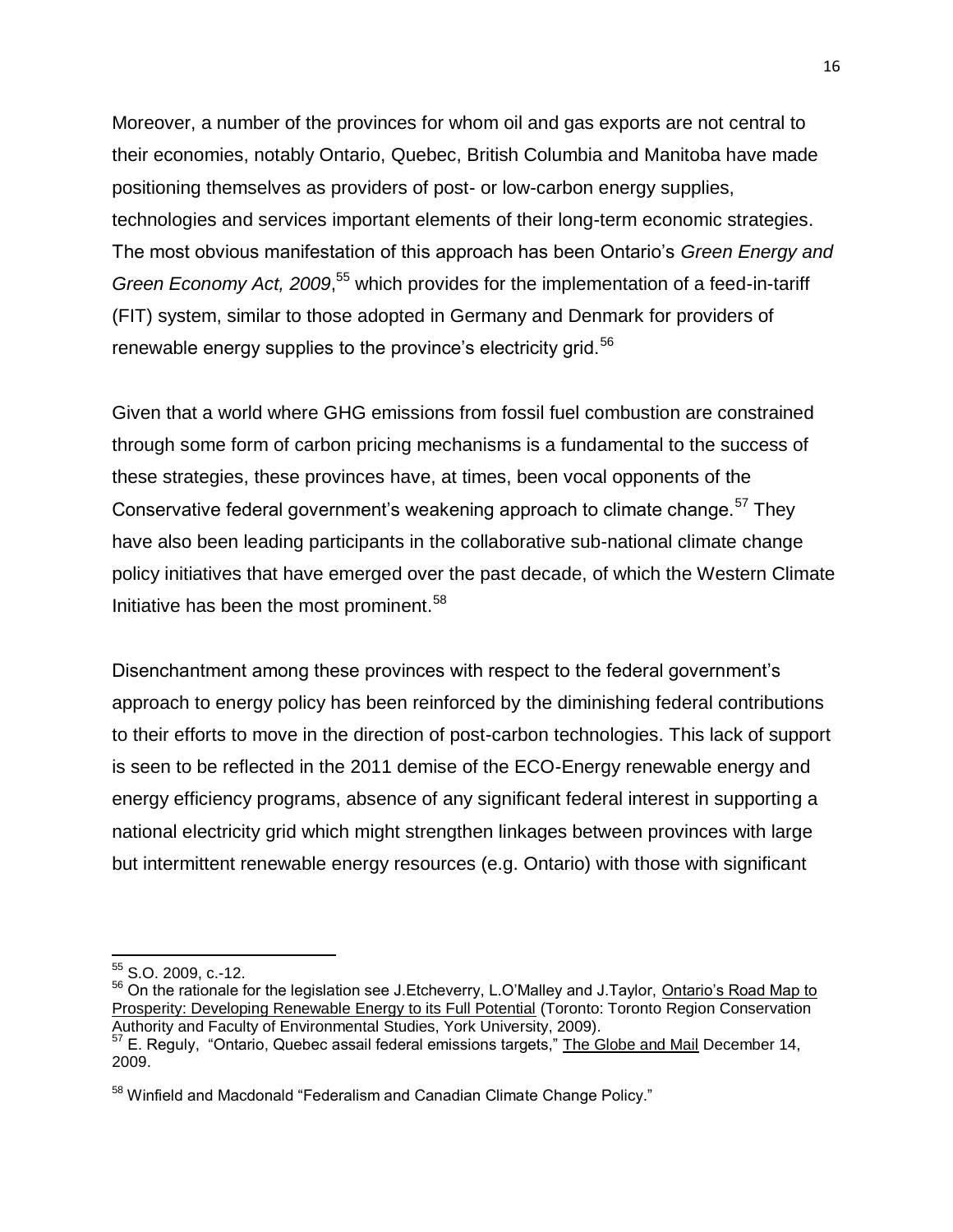hydro-electricity storage capacity (e.g. Manitoba, Quebec, and Newfoundland and Labrador), and "smart grid" and energy storage technologies.<sup>59</sup>

Adding to Ontario's (and to some extent New Brunswick's) complaints in this regard was the June 2011 sale by the federal government of the reactor design and construction elements of Atomic Energy of Canada. The federal crown corporation had been the long-standing foundation of the province's aspirations to build a viable nuclear reactor construction and export industry.<sup>60</sup> The Ontario government had also hoped that the federal government would underwrite some portion of the risks of cost overruns and delays in the refurbishment and replacement of the province's AECL-supplied reactor fleet. $^{\rm 61}$ 

The sense of grievance among the non-petroleum exporting provinces was further enhanced by the federal government's March 2011 announcement of its intention to provide financial support to the Lower Churchill hydroelectricity project in Labrador and its associated transmission lines, intended to facilitate exports of electricity from the project to the Northeastern United States. The decision was perceived in Quebec as both hostile to its hydroelectricity export interests and unfair given the lack of federal financial support for hydroelectricity export projects in the province.<sup>62</sup> The move also effectively eliminated the prospect of enhanced interconnections from Newfoundland and Labrador to Ontario.

British Columbia's Liberal government has wavered between support for relatively aggressive approaches to climate change policy and renewable energy technologies,

 $\overline{\phantom{a}}$ <sup>59</sup>. See T.Weiss, <u>Understanding Canada's Federal Support for Renewable Electrictiy</u> (Drayton Valley: The Pembina Instiutte, 2009).

<sup>&</sup>lt;sup>60</sup> On AECL and its relationship to economic strategy in Ontario see N. Freeman, The Politics of Power: Ontario Hydro and its Government 1906-1995 (Toronto: University of Toronto Press, 1996).

 $61$  See. S.MacCarthy and K.Howlett,  $\degree$  Impending AECL sale puts Ottawa, Ontario on collision course," The Globe and Mail, June 28, 2011. Nuclear power has provided between 40 and 60% of the province's electricity supplies since the early 1990s. The province's existing reactor fleet will reach end-of-life over the next fifteen to twenty years. See Ontario Power Authority, Integrated Power System Plan (Toronto: Ontario Power Authority, 2007).

 $62$  Perreaux and Chase, "Sparks fly in Quebec after Harper backs Newfoundland hydro project."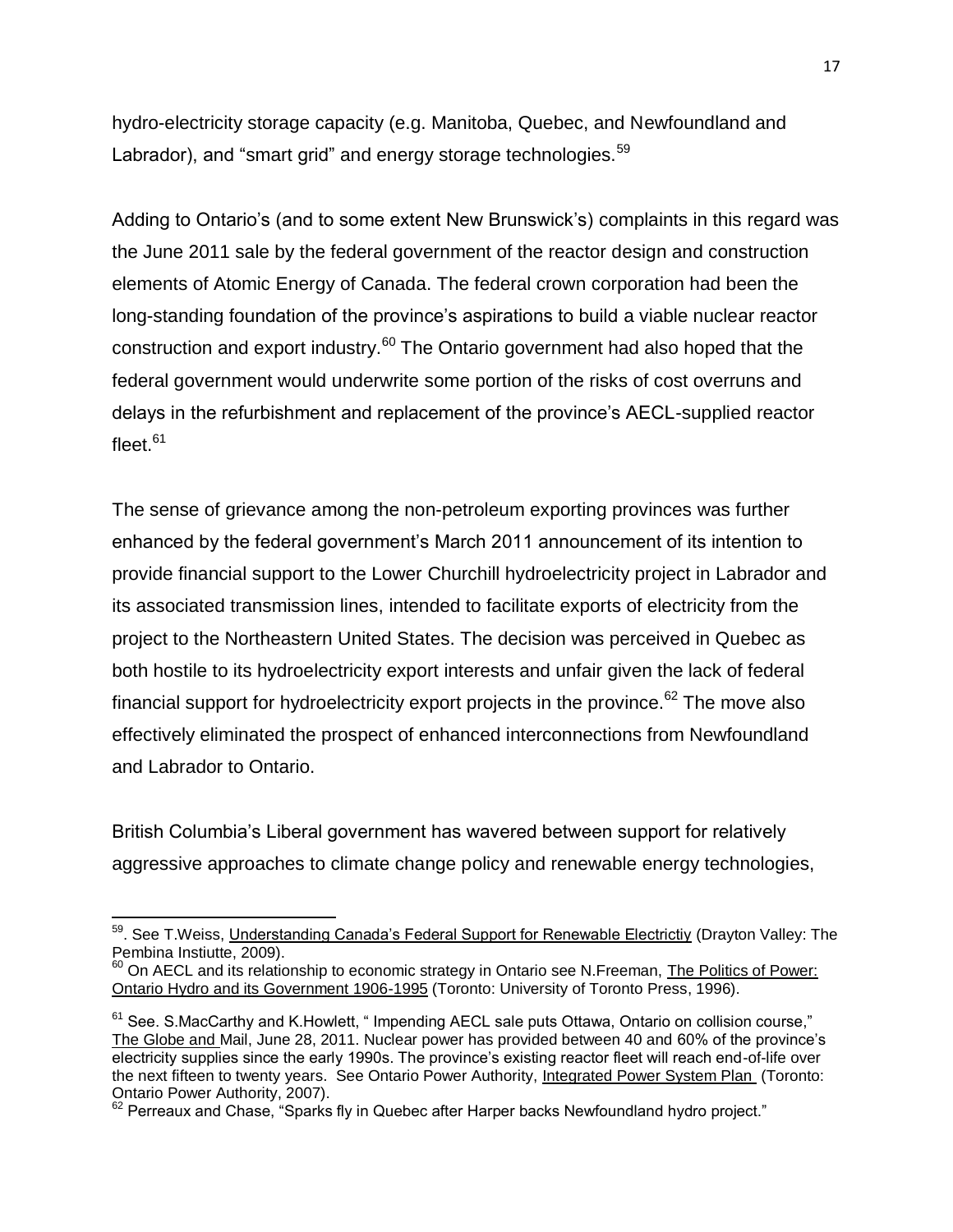and support for high-impact fossil fuel development, particularly unconventional (e.g. shale) natural gas.<sup>63</sup> However, recent debates over the Northern Gateway pipeline, intended to provide access to Asian markets for the products of Alberta's oil sands, have lead to increasingly serious questioning of the distribution of the risks and benefits of such pipelines from BC's perspective. In July 2012 British Columbia Premier Christie Clark, who had been neutral on the pipeline issue,  $64$  responded to growing public concern in her province over the project by placing a series of conditions on her government's support for the pipeline. These conditions included demands for a portion of Alberta's oils sands revenues. Given the unacceptability to Alberta of such a demand, the BC government's stance amounted to a *de facto* rejection of the project.<sup>65</sup> The leader of BC's NDP opposition, Adrian Dix, for his part, has stated his outright opposition to the Northern Gateway project.<sup>66</sup> These challenges are in addition to the consistent and sustained opposition of BC First Nations along the proposed pipeline route.<sup>67</sup>

These developments carry with them considerable political risks from the perspective of further expansion of the oil sands. In addition to the constraints implicit in the possibility of outright opposition to pipelines to the Pacific coast by a future provincial government in British Columbia, it is important to consider that given the strength of Conservative support in Alberta and Saskatchewan,  $68$  and its weakness in Quebec,  $69$  the next

j

 $\frac{67}{2}$  D.Ebner, "oil sands pipeline hits its highest hurdle," The Globe and Mail, January 9, 2012. <sup>68</sup> The consistent with their performance in the 2008 election the Conservatives' popular vote exceeded 50% in all three prairie provinces (Alberta 67%; Saskatchewan 56.3%; Manitoba 53.5%), in the 2011 federal election resulting in Conservative wins in all but three of the region's 51 seats. Recent polling (Nanos Research, "Tories at 34%, nationally NDP slide," July 19, 2012,

 $^{63}$  On shale gas development in BC see M.Horne,  $\frac{\text{Shale}}{\text{gas}}$  in British Columbia: Risks to B.C.'s climate action objectives (Drayton Valley: The Pembina Institute, 2011).

 $64$  CTV News, "Pipeline debate best left to Canadians: B.C. premier" January 15, 2012.

http://www.ctv.ca/CTVNews/Canada/20120115/qp-northern-gateway-pipeline-debate-120114.

<sup>&</sup>lt;sup>65</sup> J.Wingrove and J.Taber, "B.C., Alberta dig in on pipeline row," The Globe and Mail, July 25, 2012. 66 J.Wingrove and J.Torobin, "Dodge rejects consumer-debt panic, casts doubt on pipeline" The Globe and Mail, May 2, 2012.

[http://www.nanosresearch.com/library/polls/2012-07-BallotE.pdf\)](http://www.nanosresearch.com/library/polls/2012-07-BallotE.pdf) has placed the Conservatives at 44% in the Prairies. Although this represents a decline relative to their popular vote in region the 2011, as of July 2012 the Conservatives remained more than 20% ahead of their nearest rivals, the Liberal party in the region.

 $^{69}$  16.5% of popular vote and 5 seats in the 2011 election, a loss of 5 seats relative to 2008.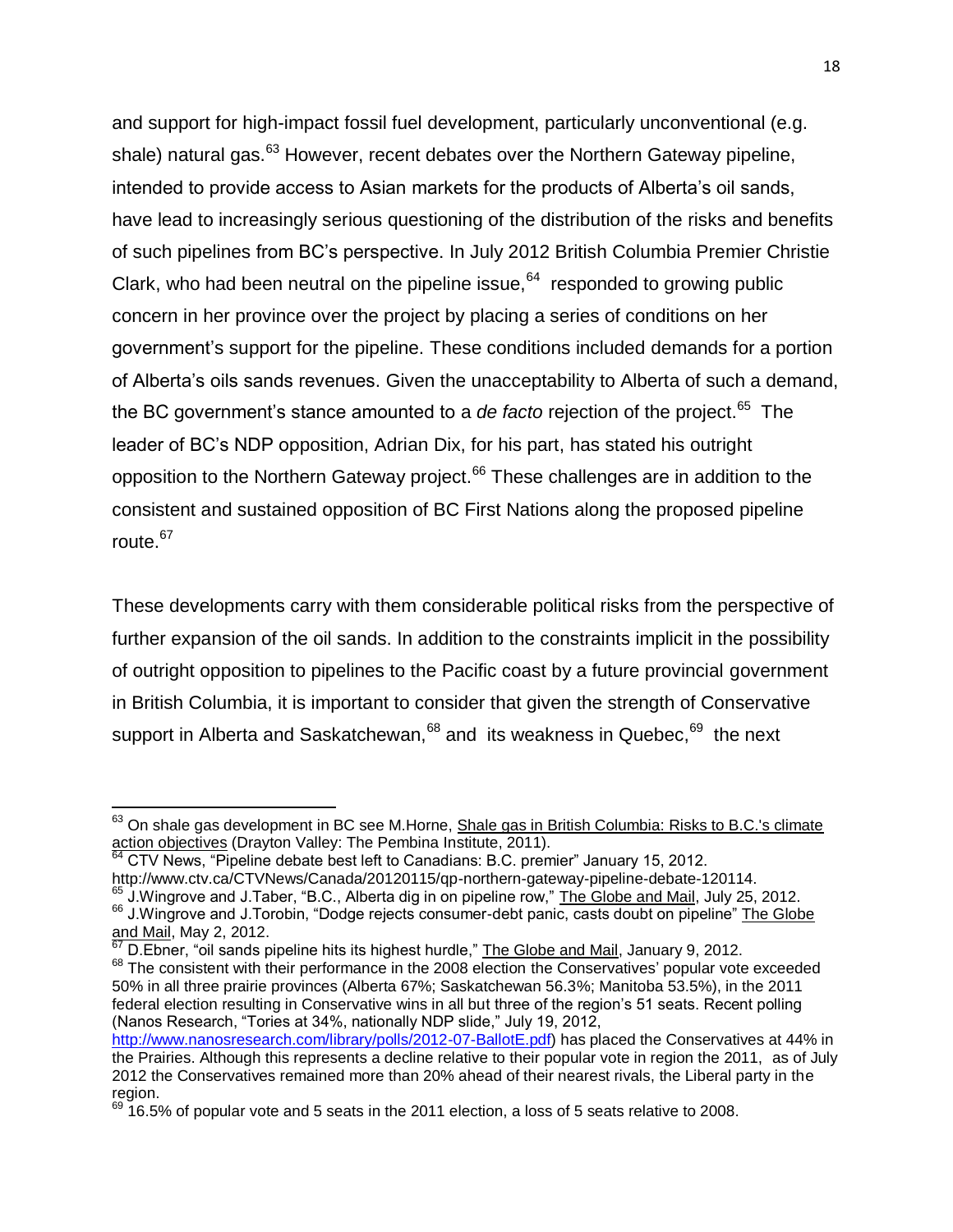federal is likely to be decided in Ontario and BC.<sup>70</sup> These are provinces to whom, for the reasons outlined above, the current federal government's apparently singular focus on the expansion of the oil sands and accessing non-US markets for their products has little appeal.

If the federal NDP or a new federal Liberal leader can make these connections and appeal to the voices of moderation in Alberta and Saskatchewan, the federal Conservatives might find themselves in serious electoral difficulty, and the petroleum exporting provinces could be faced with a federal government with a very different mandate and orientation. Federal NDP Opposition Leader Thomas Mulcair's recent remarks regarding the adverse economic impacts of the high dollar flowing from of the oil sands boom on Ontario, Quebec and New Brunswick would seem to reflect recognition of precisely such a political opportunity. $71$ 

### **A Potential Path Forward**

In light of these considerations the key questions become ones of 1) why should the non-petroleum provinces support the federal government's current energy policy directions and the continued expansion of the oil sands and 2) what would they want for that support? While the interests of the petroleum exporting provinces in the matter are clear, in the sense of wanting the legitimacy, political support and increased security of market access that would flow from endorsements by other provinces, the interests of

 $\overline{a}$  $^{70}$  The Conservative's performance in BC over the 2008 and 2011 elections was fairly consistent (2008 44.4%, 22 seats; 2011 45.5% 21 seats).Their key gains were in Ontario (44.4%, 73 seats of 101), relative to the 2008 election (39.2% and 51 seats), suggesting Ontario will be the key swing province. However, Conservative support in BC has also varied considerably between elections (Nanos, "Tories at 34%") suggesting some potential instability. In addition, public opinion has shifted decisively against the Northern Gateway project with as of August 2012 those opposed to the project outnumbering those in support in BC by a margin of more than 2:1 (56% opposed vs. 24% in support). Abacus Data Inc, "Support for Northern Gateway Drops; Canadians Not Convinced Alberta Oil Sands Benefits Everyone," August 23, 2012.

<sup>&</sup>lt;sup>71</sup> Abma, "Some provinces suffering because of oil sands prosperity: Thomas Mulcair." Although nationally the response to Mulcair's comments has been relatively evenly split, the comments appear to have resonated most strongly in Atlantic Canada, Quebec and British Columbia and among younger (18- 34) voters, while the strongest negative responses were in Alberta and to a lesser extent Manitoba and Saskatchewan. harrisdecima, "Canadians Evenly Split on Mulcair's views of Oilsands Impacts on the Economy," May 24, 2012. http://www.harrisdecima.ca/sites/default/files/releases/2012/05/25/hd-2012- 05-25-en1408.pdf.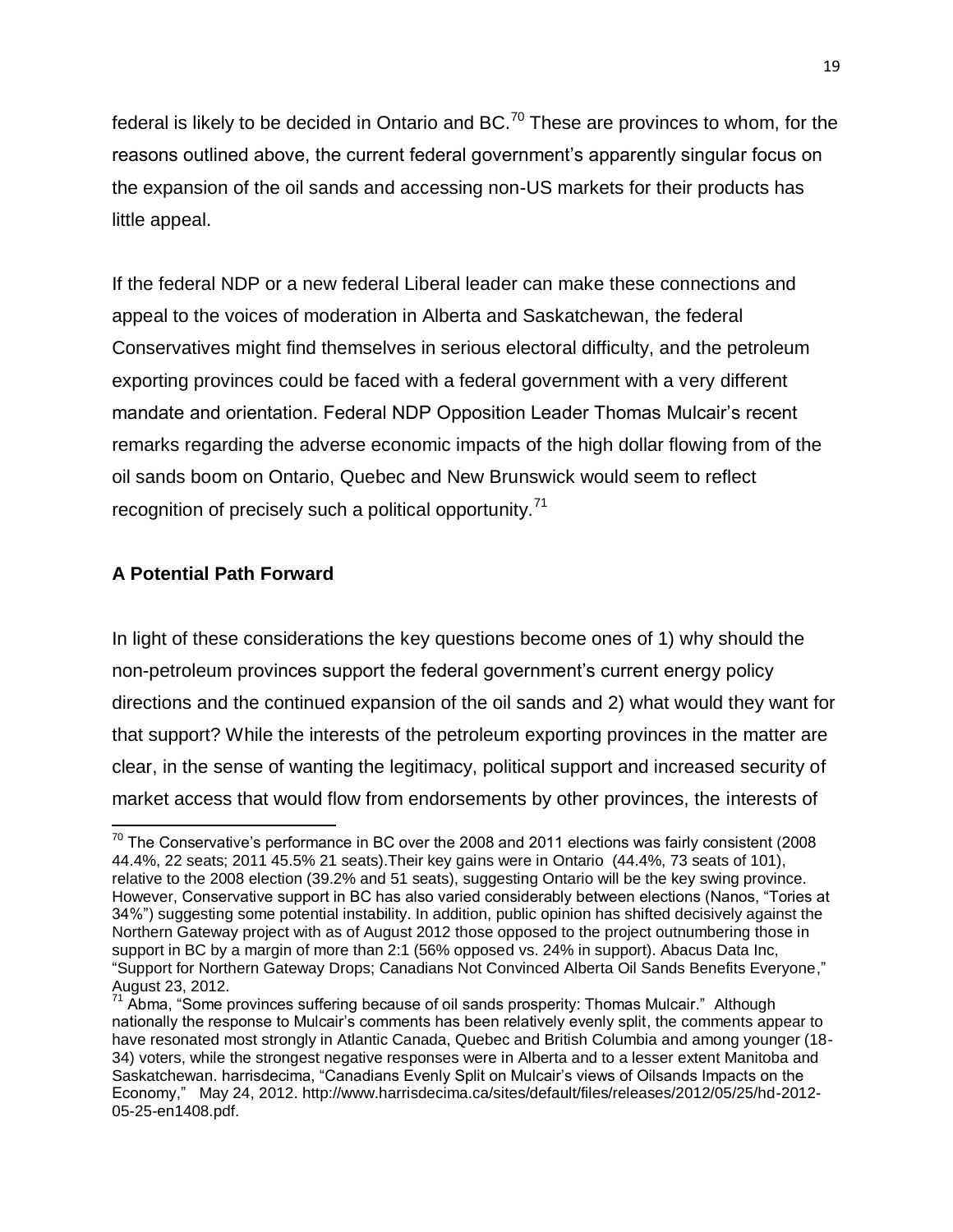the non-petroleum exporting provinces in providing such support are less clear. What can the petroleum exporting provinces and the federal government offer the nonpetroleum exporters with respect to energy? And most importantly, can the resulting *quid pro quo* advance energy sustainability?

Recent events suggest some possibilities, particularly in relation to the pace of development in Alberta and its relationship to the upwards pressure on the value of the Canadian dollar, the energy strategies of the non-petroleum exporting provinces, and climate change and environmental policies.

### *Moderation of the Pace of Oil Sands Development*

There have been widespread calls for some restraint in the tempo of development or even a "pause" in the approval of new oil sands projects in Alberta to give the province's social, physical and regulatory infrastructure a chance to catch up with the demands being imposed upon it. The extent of the gaps in the provincial and federal regulatory framework for assessing and managing the environmental and health impacts of oil sands development have been highlighted, for example, by the Royal Society of Canada<sup>72</sup> and Commissioner for Environment and Sustainable Development.<sup>73</sup> Even former Alberta Premier Peter Lougheed has added his voice to those of nongovernmental organizations<sup>74</sup> suggesting the need for a slowing down of the current oil sands development path.<sup>75</sup>

It has been argued that an increase in resource royalties would provide a fairer return to Albertans from resource development, while tempering the pace of development,

j <sup>72</sup> Royal Society of Canada Expert Panel: Environmental and Health Impacts of Canada's Oil Sands Industry (Ottawa: Royal Society of Canada, 2010).

<sup>&</sup>lt;sup>73</sup> Commissioner for Environment and Sustainable Development "Assessing Cumulative Environmental Effects of Oil Sands Projects," October 2011 Report (Ottawa: Minister of Supply and Services, 2011). [http://www.oag-bvg.gc.ca/internet/docs/parl\\_cesd\\_201110\\_02\\_e.pdf](http://www.oag-bvg.gc.ca/internet/docs/parl_cesd_201110_02_e.pdf)

<sup>&</sup>lt;sup>74</sup> See, for example, Woynillowizc, Seversen-Baker and Raynolds Oil Sands Fever.

<sup>&</sup>lt;sup>75</sup> D. Healing, "Slow down development of Alberta's oil sands: Lougheed," The Calgary Herald, July 14, 2009.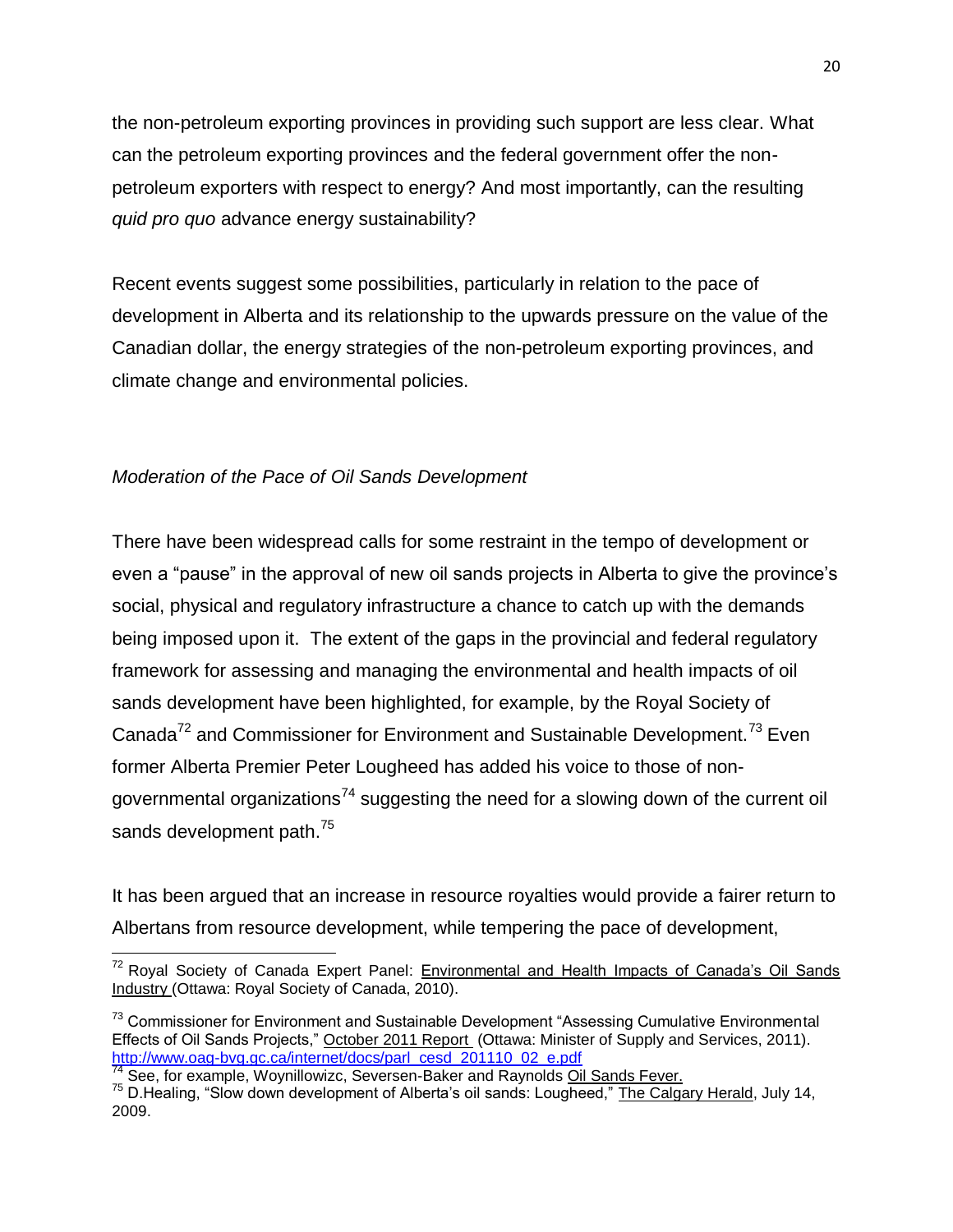particularly with respect to marginal projects.<sup>76</sup> A substantial increase in the portion of resource revenues dedicated to the Alberta Heritage Savings Trust Fund - created in 1976 as an investment vehicle for the province's resource revenues<sup>77</sup> - at the same time could have long-term stabilizing effects on the Alberta economy (although requiring that services be paid through taxes and long-term investment income rather than current resource revenues).<sup>78</sup> It could also moderate the upwards pressure on the Canadian dollar, particularly if the fund incorporates a substantial foreign investment portfolio, which would require the sale of dollars to buy foreign currencies.

Federally, the favourable tax treatment provided to non-renewable resource sectors by the federal government relative to other sectors has been well-documented.<sup>79</sup> These arrangements have been subject to extensive critiques. In economic terms they are seen to distort investment markets, drawing greater investment to the non-renewable resource sectors than might otherwise be rational and in particular to draw investment away from less capital-intensive knowledge-based sectors, which are seen critical to innovation.<sup>80</sup> This is an especially important consideration for provinces like Ontario, whose economies are evolving away from resource extraction and processing and

 $\overline{a}$ <sup>76</sup> Taylor and Raynolds, <u>Thinking Like an Owner</u>.

<sup>&</sup>lt;sup>77</sup> The province stopped adding resource royalties to the fund in 1987, at which point the value of the fund was approximately \$11 billion. The province began to withdraw the investment income from the fund to support government expenditures in the 1990s, with the result that even while the capital base of the fund was kept intact its value was eroded by inflation. The Alberta government began to make intermittent deposits into the fund again from 2006 onwards, and as of the end of 2011 the fund's value was estimated at \$15.4 billion. Government of Alberta, Finance, "Heritage Fund – Historical Timeline" [http://www.finance.alberta.ca/business/ahstf/history.html,](http://www.finance.alberta.ca/business/ahstf/history.html) accessed May 7, 2012.

 $78$  See for example, Premier's Council on Economic Strategy, Shaping Alberta's Future (Edmonton: Government of Alberta 2011) pp.92-103; R.Roach, ed., Alberta's Energy Legacy: Ideas for the Future (Calgary: Canada West Foundation, N.D);Taylor and Raynolds, Thinking Like an Owner; J.Simpson, "Alberta is flushing its resource miracle down the drain," The Globe and Mail, February 10, 2012.

 $79$  See for example, Technical Committee on Business Taxation, Report (Ottawa: Department of Finance, 1998). See also OECD, Economic Surveys: Canada (2008); S.Sawyer and S.Stiebert Fossil Fuels – At What Cost? Government Support for Upstream Oil Activities in Three Canadian Provinces *(*Winnipeg: International Institute for Sustainable Development, 2010)

<sup>&</sup>lt;sup>80</sup> See for example, Technical Committee on Business Taxation, Report, p. 3.3; J. Mintz, Most Favoured Nation: Building a Framework for Smart Economic Policy (Toronto: C.D. Howe Institute, 2001) p .95–96.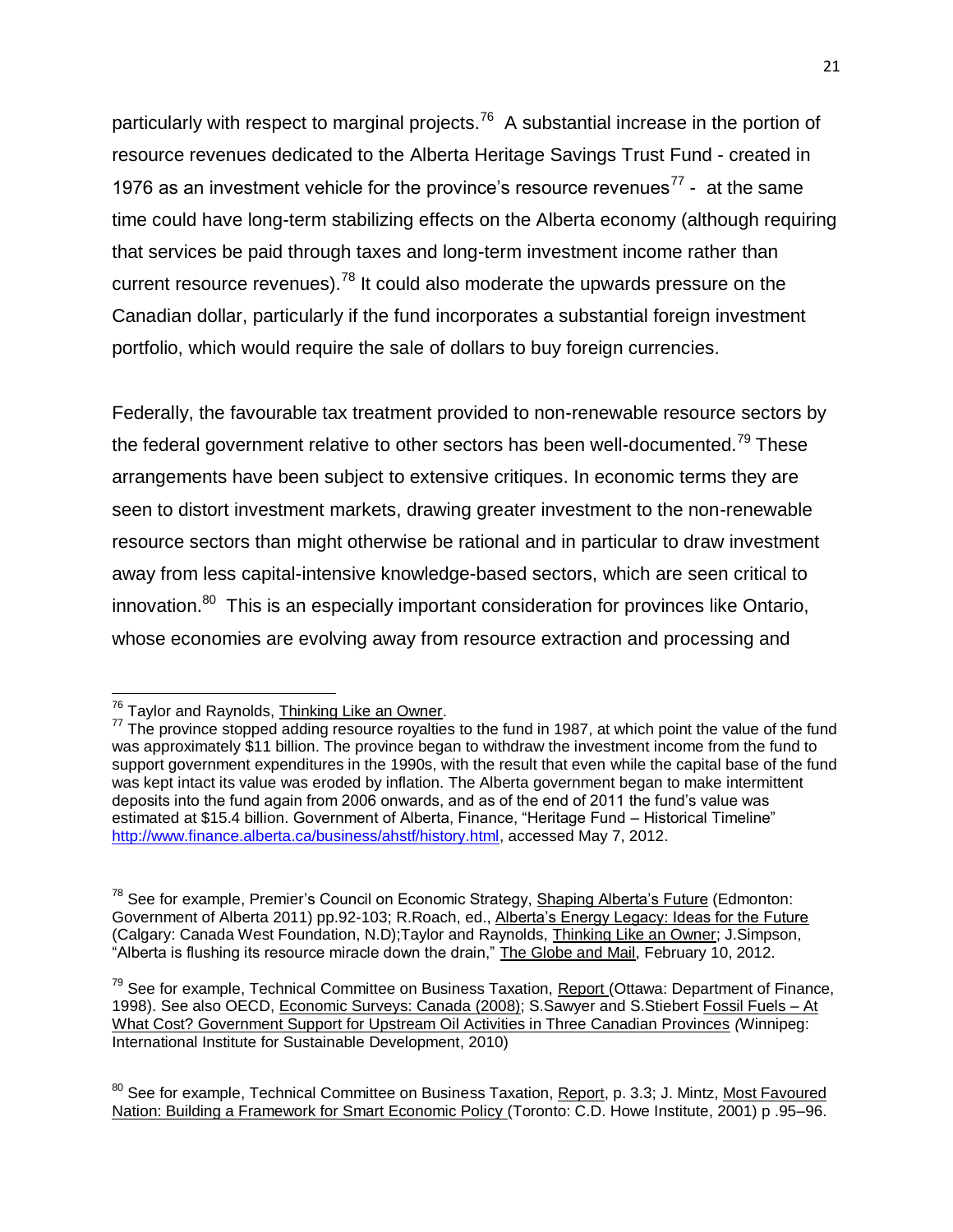traditional manufacturing activities and towards knowledge and service-based sectors.<sup>81</sup> In addition, the favourable tax treatment of the non-renewable resource sectors is seen to reinforce economic dependency on commodity exports, with adverse effects on currency values and other economic factors due to the volatility of world commodity prices.<sup>82</sup> In sustainability terms they are seen to encourage excessive natural resources development and consumption.  $^{83}$ 

Noting the pace and scale of investment in the oil sands, the 2007 federal budget did the phase out of the accelerated capital cost allowance for oil sands developments, first introduced in 1996.<sup>84</sup> However, the overall favourable treatment of non-renewable resources development continued. A review of the need for and impact of these arrangements is long overdue, and could result in both a moderation of the pace of oil sands development, and some mediation of the grievances of provinces who find the federal government's current arrangements unhelpful in terms of their efforts to build post-traditional resource and industrial economies.

# *Energy Strategies for the Non-Petroleum Exporting Provinces*

A second source of a potential commonality of interests between petroleum and nonpetroleum exporting provinces may lie in the area of energy security. The question of why the federal government and Alberta are attempting to access markets in Asia for western Canadian oil sands products while Canada east of the Manitoba-Ontario border

j  $81$  For an overview of these structural changes in the Ontario economy see, for example, M.Winfield, Blue-Green Province: The Environment and the Political Economy of Ontario (Vancouver: University of British Columbia Press, 2012), pp.11-15.

<sup>82</sup> D. Laidler and S. Aba, Productivity and the Dollar: Commodities and the Exchange Rate Connection, Commentary 158, (Toronto: C.D.Howe Institute, 2002), p. 2 and 13.

<sup>&</sup>lt;sup>83</sup> See, for example, Organization for Economic Cooperation and Development Economic Survey of Canada (Paris, France: OECD, 2000).

<sup>84</sup> Department of Finance, 2007 Budget Plan, Chapter 5, accessed at <http://www.budget.gc.ca/2007/plan/tpcs-eng.html>accessed July 9, 2009. Companies were able to continue to claim the full 100 per cent of the costs of eligible assets in the year incurred until 2010, with the rate then being gradually reduced between 2011 and 2015. In the result that the bulk of planned oil sands developments continued to benefit from the ACCA provisions.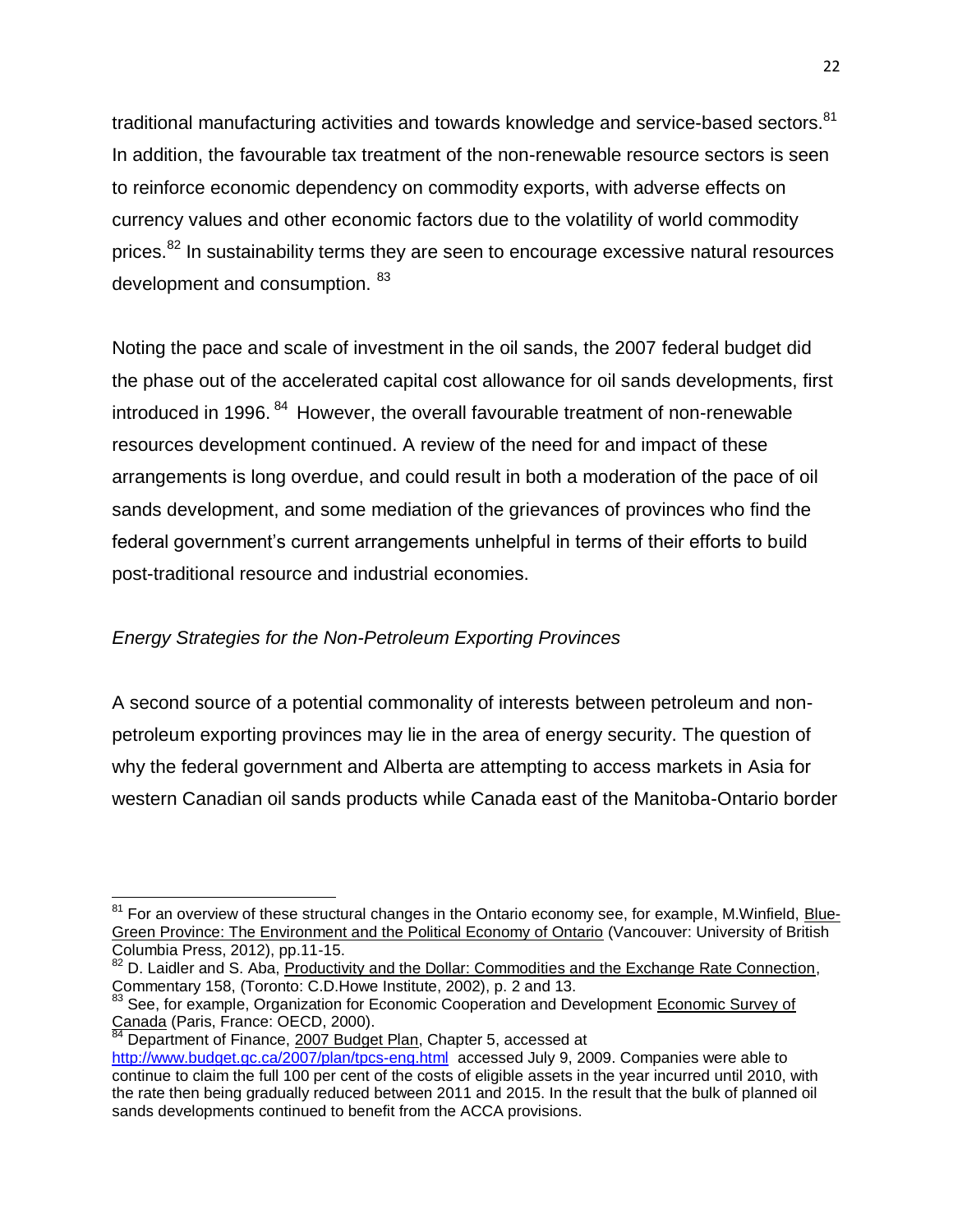continues to rely on Venezuela and the Middle East for its oil supplies has been raised many times over the past few months. $85$ 

However, any possibility of Western Canadian governments being able to offer Eastern Canada security of supply or pricing for its petroleum needs is complicated by the energy- related provisions of the 1988 *Canada-US Free Trade Agreement* and the 1994 *North American Free Trade Agreement*. It has been argued that in many ways these provisions were intended to bar precisely such possibilities in the aftermath of the NEP, prohibiting two price energy pricing models and preferential access to domestic energy supplies.<sup>86</sup> However, Enbridge Pipelines Inc. has recently proposed to reverse the flow in part of its Montreal to Sarnia oil pipeline (Line 9) so that it would supply western Canadian crude oil, potentially including oilsands products, to refineries east of Sarnia. $^{87}$ The project would be of limited capacity relative to the proposed northern Gateway pipeline,<sup>88</sup> and has been subject to considerable criticism from environmental organizations already.<sup>89</sup>

There are other paths through which the federal government might be able to address the energy policy and security interests of the non-petroleum exporting provinces. In particular the federal government could show much more active interest in and support for the efforts these provinces to move in the direction post-carbon energy supplies. As noted earlier, major investments in electricity grid interconnections, especially from Manitoba east to Newfoundland and Labrador could be particularly useful in this regard. Such connections could help provinces with high but intermittent low-impact renewable generation potential and limited energy storage capacity (e.g. Ontario) to manage the

j  $\frac{85}{10}$  See for example, Mansbridge, "A conversation with the Prime Minister."

<sup>86</sup> See Doern and Gattinger, "Canadian Energy Policy and Regulation in Historical Context" pp.21-39, and M.Gattinger, "Canada's Energy Policy Relations in North America: Toward Harmonization and Supranational Approaches?" in M.Gattinger and G.Hale, eds., Borders and Bridges: Canada's Policy Relations in North America (Toronto: Oxford, 2010).

<sup>87</sup> Enbridge, "Line 9 Reversal Phase I Project Overview,"

http://www.enbridge.com/Line9ReversalProject.aspx

 $88$  Enbridge suggests an initial flow of 50,000 bbl/day, with a maximum capacity of 200,000 bbl/day. Northern Gateway would have a capacity of 525,000 bbl/day.

<sup>89</sup> J.Spears, "Enbridge not telling entire story about pipeline, hearing told," The Toronto Star, May 24, 2012.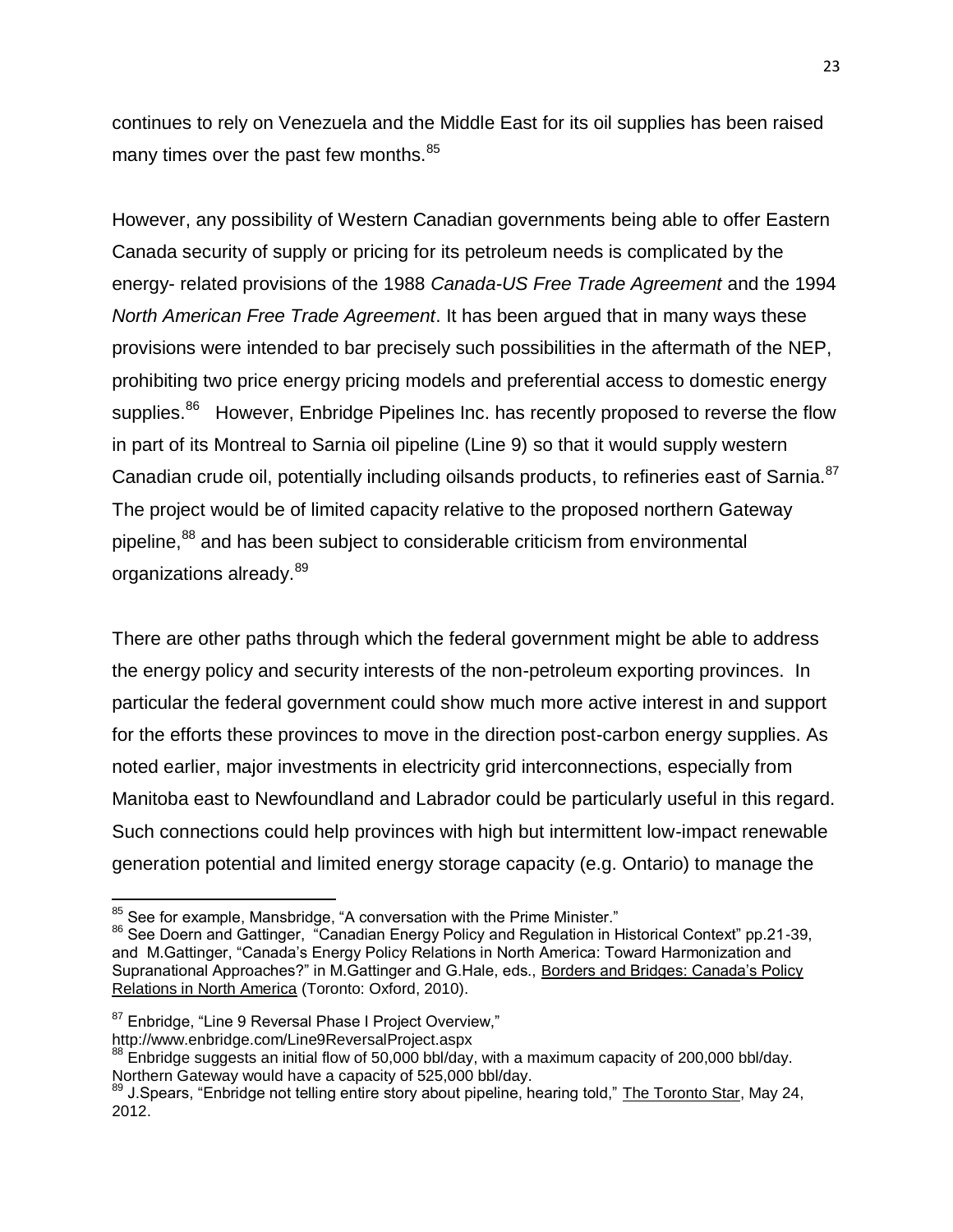intermittency of these low-impact renewable sources and produce reliable energy supplies. Under such scenarios, hydro facilities would be used for storage while generation from other renewable energy sources (e.g. wind and solar) is strong and able to meet grid demand. The hydro facilities with storage capacity could then be used to stabilize supply when production from intermittent renewable sources fell. $^{90}$ 

The federal government could also make investments in research, development and deployment of 'smart grids,' non-hydro based energy storage technologies, and large scale integration of renewable energy technologies at a level at least comparable to its investments in support of the development of the oil sands and carbon capture and storage. 91

## *Climate Change Policy and Carbon Pricing*

l

The potential for loss of access to export markets for oil sands products due to concerns over the environmental impacts of their extraction and processing is a major driver of the federal and Alberta governments' efforts to identify new markets for these products.<sup>92</sup> These efforts to access new markets face major technical, practical, legal and political challenges. The difficulties being encountered by the Northern Gateway pipeline project, for example, make it clear that their success is far from certain.

Before its demise as a result of the 2012 federal budget, the National Round Table on the Environment and Economy had presented a series of arguments in favour of a more pro-active approach to securing market access in the face of concerns about "dirty" oil

91 The Federal government committed a combined total of \$1.4 billion to CCS projects in its 2008 and 2009 budgets. Deloitte, "Carbon Capture and Storage in Canada" http://www.deloitte.com/view/en\_CA/ca/industries/energyandresources/1f769be5d3752210VgnVCM1000

 $90$  See, for example, J.Gibbons, Ontario's Green Energy Future (Toronto: Ontario Clean Air Alliance Research Inc, 2008) [http://www.ontariosgreenfuture.ca/Ontarios\\_Green\\_Future.pdf.](http://www.ontariosgreenfuture.ca/Ontarios_Green_Future.pdf)

<sup>00</sup>ba42f00aRCRD.htm. Accessed May 7, 2012.

 $92$  J.Oliver, "An open letter from the Honourable Joe Oliver, Minister of Natural Resources, on Canada's commitment to diversify our energy markets and the need to further streamline the regulatory process in order to advance Canada's national economic interest" January 9, 2012, [http://www.nrcan.gc.ca/media-room/news-release/2012/1/3520.](http://www.nrcan.gc.ca/media-room/news-release/2012/1/3520)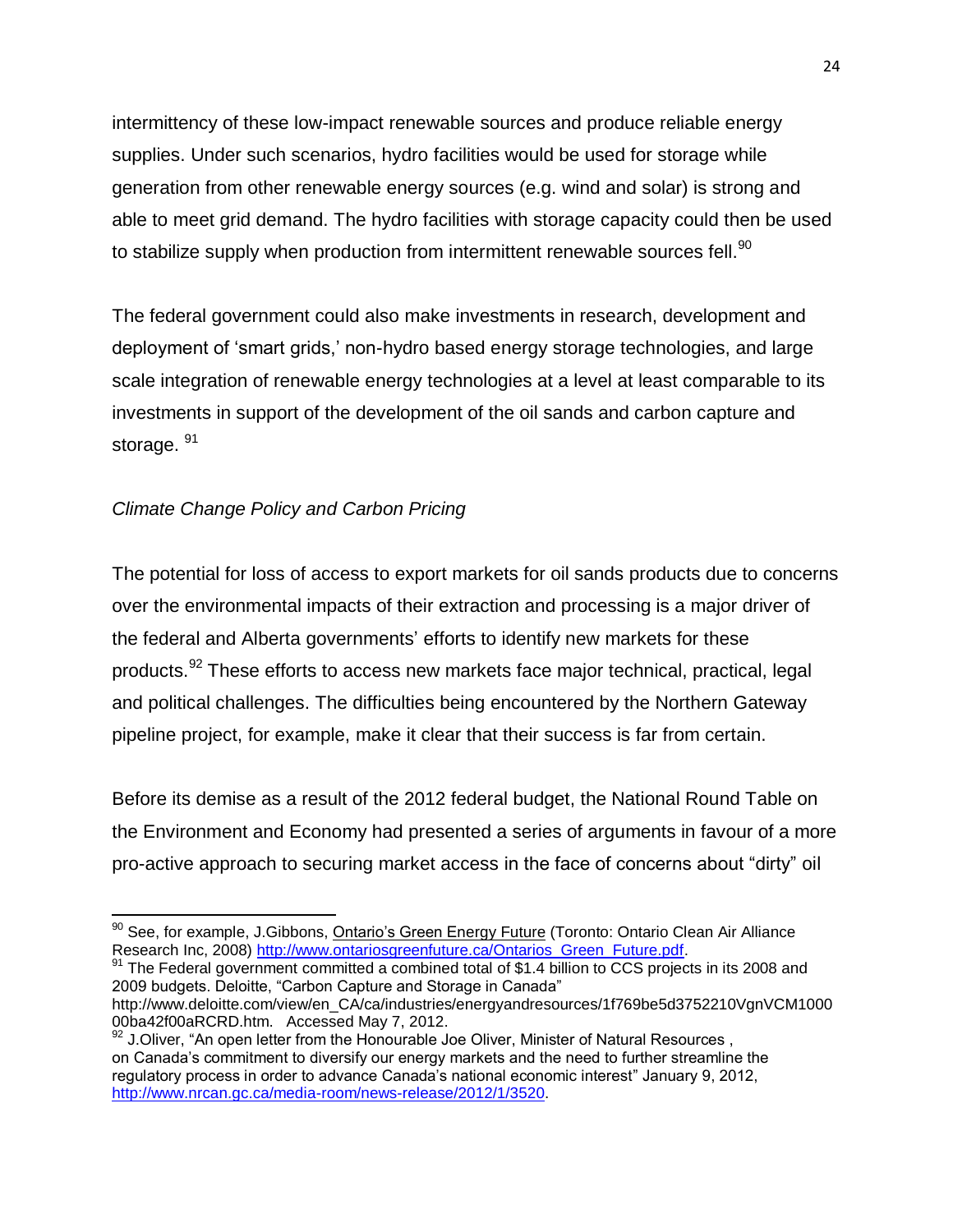and Canada's overall environmental reputation.<sup>93</sup> Specifically with respect to climate change the Round Table had recommended the introduction of carbon pricing (with a minimum staring price of \$30/tonne) and a national GHG emission cap and trade system, along with investments in emission reduction technologies.<sup>94</sup> These steps were specifically recommended as defenses against trade-related measures in future US federal climate change legislation. They would also provide some measure of protection against such provisions in future international agreements. The introduction of carbon pricing would be extremely important from the perspective of those provinces that are making major investments their ability to provide in post-carbon energy supplies, technologies and services. Further federal investments in low-carbon transportation strategies, such as public transit, could also be helpful.

#### *Environmental Regulation*

The concerns over the environmental, social and economic footprint of oil sands oil extend well beyond the issue of GHG emissions.<sup>95</sup> A more constructive approach to maintaining access to markets would suggest steps to strengthen, rather than dramatically weaken, as the federal government has done through its 2012 budget implementation legislation, the broader environmental regulatory framework for nonrenewable energy resource development. This need is particularly acute in light of the observations of the Royal Society of Canada, Commissioner for Environment and Sustainable Development, non-governmental organizations and others regarding the extent of the gaps in the existing regulatory arrangements.

Nor does the stripping the federal environmental assessment process of any meaningful content and therefore legitimacy mean that the underlying conflicts over the future of resource development, environmental sustainability and aboriginal and treaty rights will

j

<sup>&</sup>lt;sup>93</sup> http://nrtee-trnee.ca/climate/climate-prosperity

<sup>&</sup>lt;sup>94</sup> National Round Table on Environment and Economy, Parallel Paths: Canada-US Climate Policy Choices (Ottawa: NRTEE, 2011).<br><sup>95</sup> See far the way

See, for example, http://dirtyoilsands.org/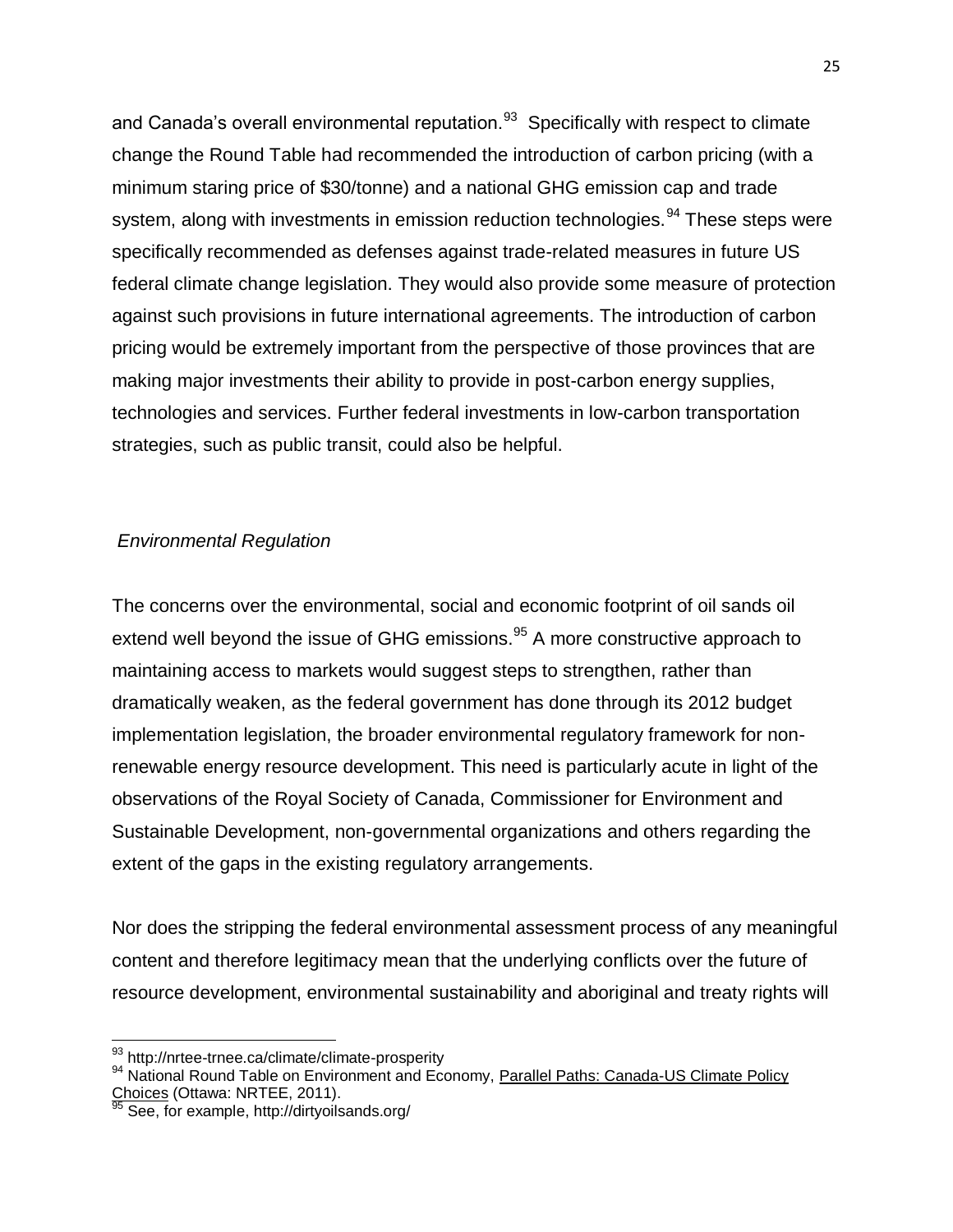go away. Rather they will simply be played out in other forms – the media, the electoral process and the courts, where they are likely to take even longer to resolve, and have the potential to produce outcomes even less to the federal and Alberta governments' liking.

#### **Conclusions**

The Harper government's approach to energy issues has been marked by an accelerated pursuit of the traditional themes of post-NEP federal energy policy, focused on the development and export of petroleum and natural gas resources, and the removal of perceived environmental constraints on that path. Recently, in the face of concerns over the environmental impacts of oil sands development in the US and other markets the federal and Alberta governments have been seeking new markets for Canadian petroleum exports. In addition, Alberta is seeking the support of other provinces in response to criticism of oil sands developments.

The responses of other, non-petroleum exporting provinces to these directions indicate an emerging series of cleavages over the direction of federal energy policy. These divisions are driven by a number of factors: disparities in income between those experiencing a resource boom and those who are not; the perceived negative impacts in several provinces of a higher dollar driven by a booming oil and gas sector; the effects of the focus on oil sands development on the efforts of non-petroleum exporting provinces to move in the direction of post-carbon energy economies; and the risks and lack of benefits related to new petroleum export infrastructure, particularly in BC. These grievances are compounded by a perception that the federal government is offering nothing in energy policy terms to the non-petroleum exporting provinces.

The Alberta government can take a number of steps on its own to mediate some of the concerns that have emerged in other parts of Canada over the impacts of the